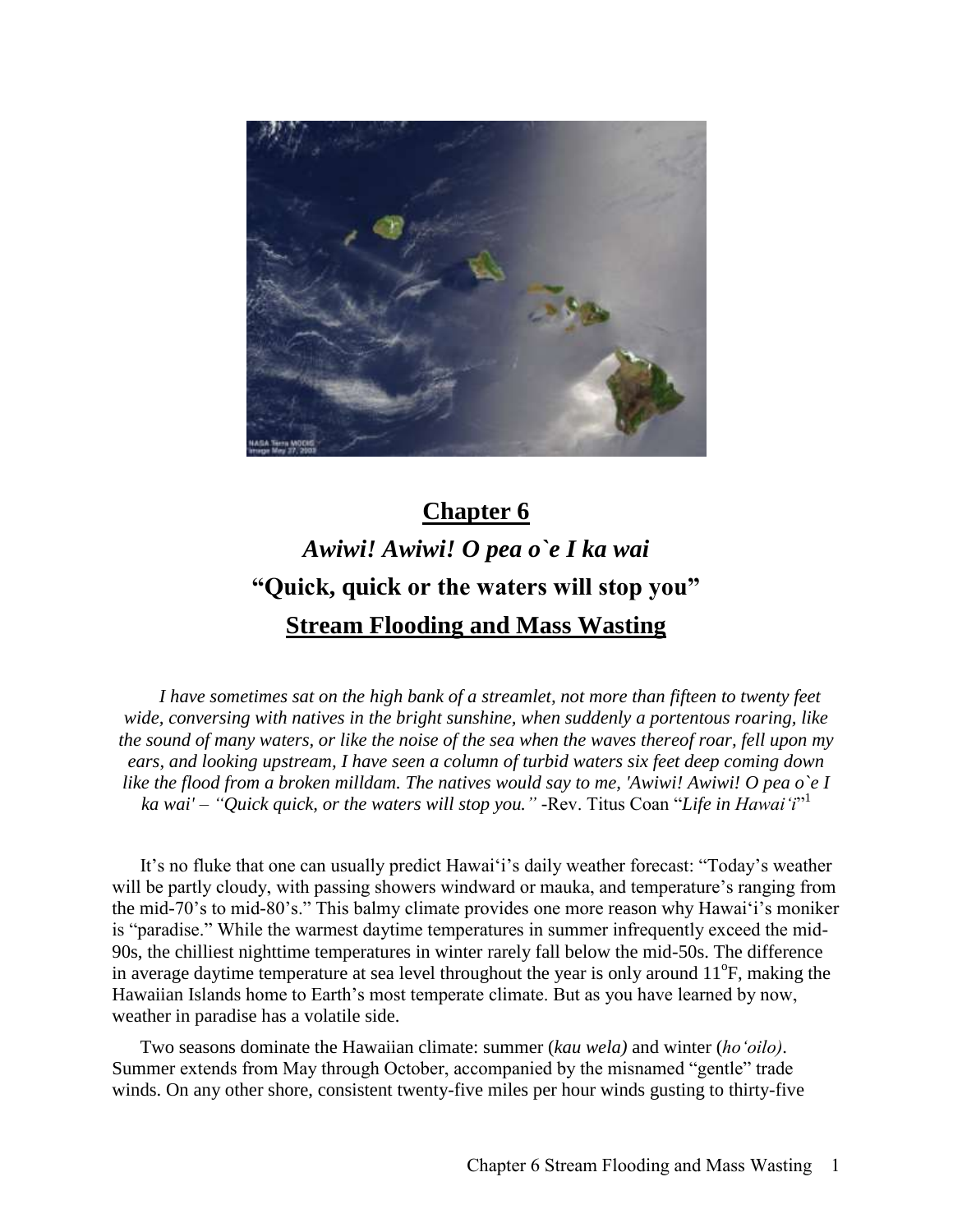miles per hour are hardly considered gentle. These persistent air currents blow towards the equator from the northeast in all northern hemisphere oceans and are so reliable that for centuries the global trading industry under sail relied on their consistency. In Hawai"i, they provide constant, natural air-conditioning throughout the spring and summer. Yet beyond the soft winds and seasonally tranquil north shore waters, the summer also ushers in threatening tropical storms that develop in the eastern Pacific.

From October through April, Kona conditions interrupt the trades (and can do so any time of the year), bringing the frequent rain and cool, cloudy weather of winter. Kona storms derive their name from the typically-sheltered west coast on the Big Island where local southerly winds or stagnant air dominate, resulting from the shadowing effect of the high volcanoes. Occasionally, a Kona storm, originating from the south or southwest, will stall over Hawai"i, bringing persistent, island-wide rain, strong winds, and high surf that can cause flooding and property damage. These wet events can lead to remarkably dangerous and unpredictable flash flooding in normally tranquil streambeds.



*Trade winds deliver moisture to the northeastern sides of the islands, making these the wettest regions in Hawaii. Large-scale storm systems passing near the islands, usually from the south and southwest, provide rainfall to southern shores that are otherwise dry. 2*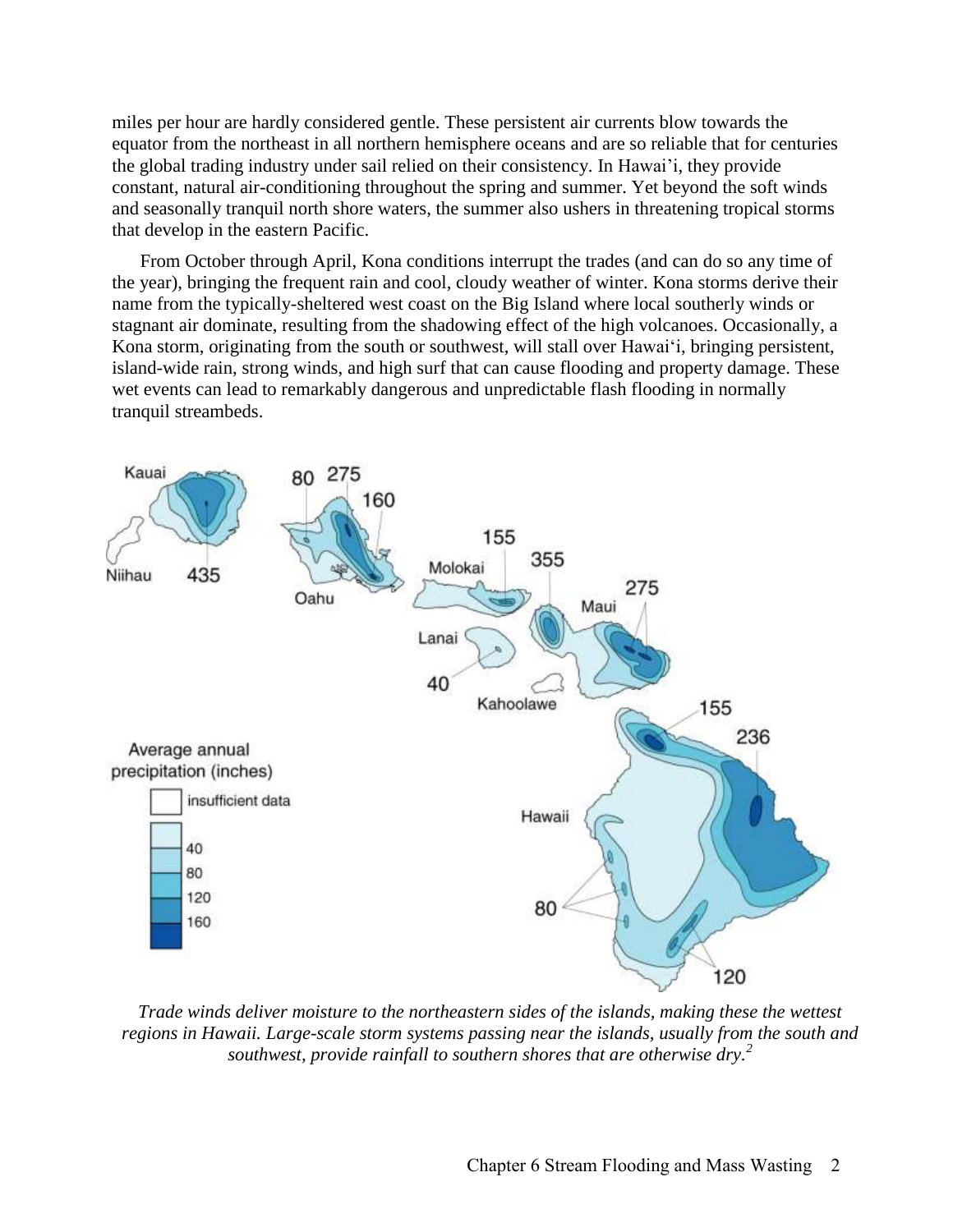Not only do wind patterns significantly control the Hawaiian archipelago"s weather and microclimates, but so also do high elevation mountains. In areas where onshore trade winds are obstructed by tall mountains, the moist warm air rises up the mountain slope, cooling on its ascent and condensing into heavy cloud cover and rainfall on the windward side. Hawai'i's preeminent example of this orographic rain is Kaua"i"s Mount Waialeale, which receives a drenching  $460$  inches (thirty-eight feet) of rain a year.<sup>3</sup> In sharp contrast, the dry air descending down Kaua'i's leeward side creates local semi-arid conditions. Polihale Beach on the west side of the island receives a mere eight inches of rain a year.<sup>4</sup> This pattern is similar for most of the islands with the windward side receiving frequent rain squalls and the leeward side boasting eternal sunshine.

# **Streams in Urbanized Hawaii**

On windward sides, the locale of year-round streams, most channels hold dozens of large boulders. Sure-footed hopping from one large rock to another can get you across most streams with flowing water. If you travel to the leeward side of an island, you will notice that the dry streambeds also contain a population of alien massive boulders seemingly dropped off by a county work crew. What force of water does it take to roll a five foot high solid block of rock and carve the sharp corners off to make it as round as a manapua? These boulders are the tell-tale signs of powerful floods that characterize our watersheds. Tranquil streams can become frothing rapids, ten feet deep, moving fast enough to quickly drown the strongest of swimmers unfortunate enough to be in the way.



*Homes were flooded, roads closed, and emergency shelters filled as families flocked to find help during the floods that affected the Big Island from October 28-November 3, 2000.<sup>5</sup>*

Because of potential flooding, streams flowing through urban areas have been un-naturally contained into concrete walls and channels. Block these channels during a storm with debris such as tree trunks, thick piles of banana leaves, or other refuse and the wave of backed up water that escapes can jump out of a channel into a neighborhood and flow with sufficient force to tear a house from its foundation – and has on more than one occasion.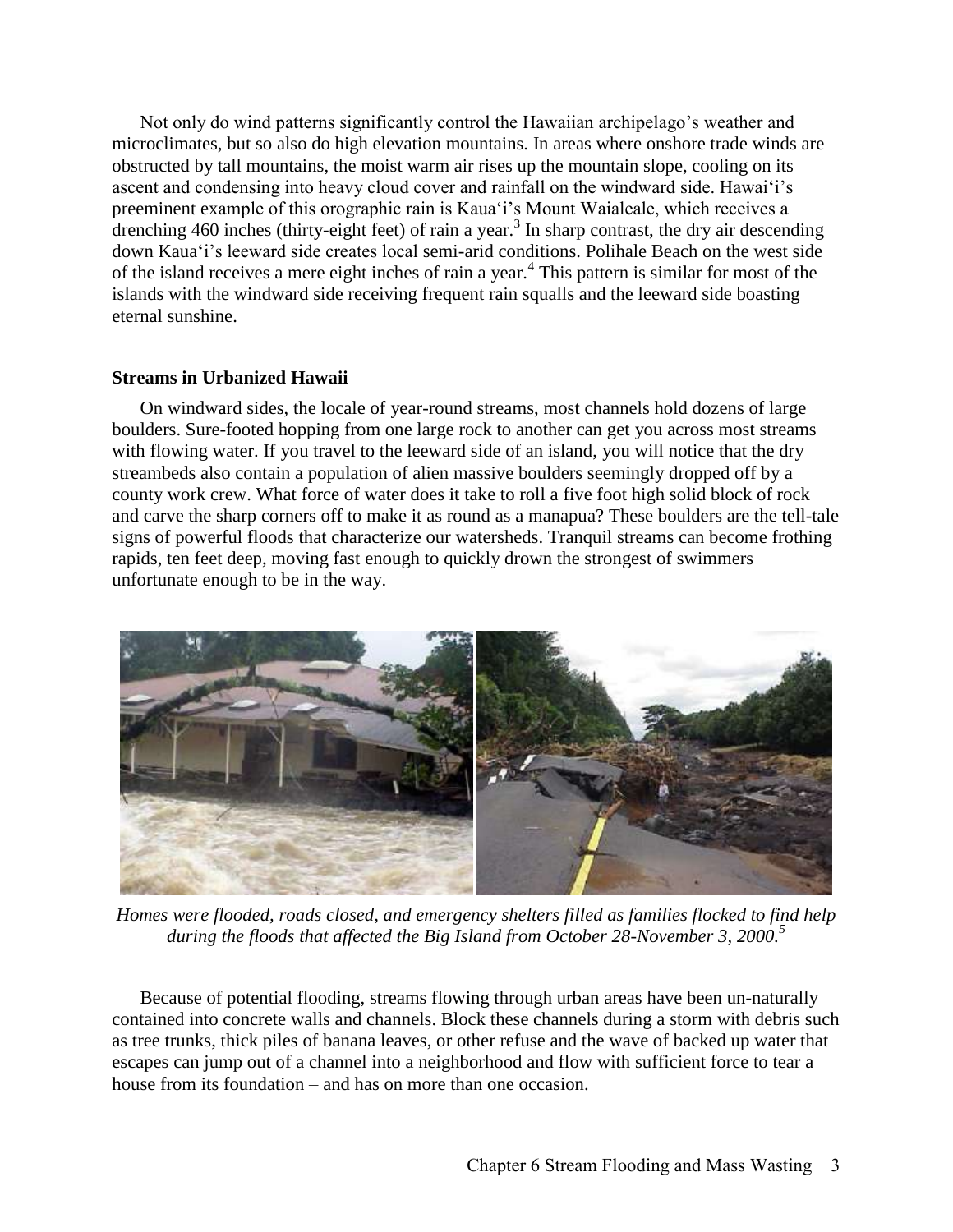Most flooding in Hawai"i is caused by Kona Storms (but not all), which drift slowly over watersheds and release torrents of precipitation that arrive too fast for it to be absorbed into the ground. Flash floods like this can roar down a stream valley in minutes. But other types of flooding present a hazard in our islands as well.

## **Flash Floods: a River of Surprise**

Flash floods in Hawai'i can occur during any month of the year. There have been 461 flash floods in the past 48 years which averages nearly 10 per year throughout the state<sup>6</sup>. However, these events are most frequent during the wet season of October through April. As the graphs show, October and November have the highest flash flood event frequency. Flash floods are the leading cause of *direct* weather related deaths in the state of Hawai"i, far exceeding the toll caused by high wind events and tropical cyclones. Although high surf causes the most weatherrelated deaths in the Hawaiian Islands, these are considered to be *indirect* weather impacts since the waves are often formed far from the island chain.<sup>7</sup>



*Flash floods are the leading cause of direct weather-related deaths in Hawaii. High surf is the leading cause of indirect weather –related deaths.<sup>8</sup>*

Particularly notable flash floods occurred in February to April of 2006 when 28 flood events throughout the state caused 7 deaths and more than \$50 million in damages. In Manoa, the flash flood in October, 2004 resulted from an extreme rainfall of 8.7 inches in only 5 hours and led to more \$100 million in damage through Manoa valley and on the University of Hawaii campus. November of 2000 was accompanied by flash flooding on the Big Island and resulted in \$70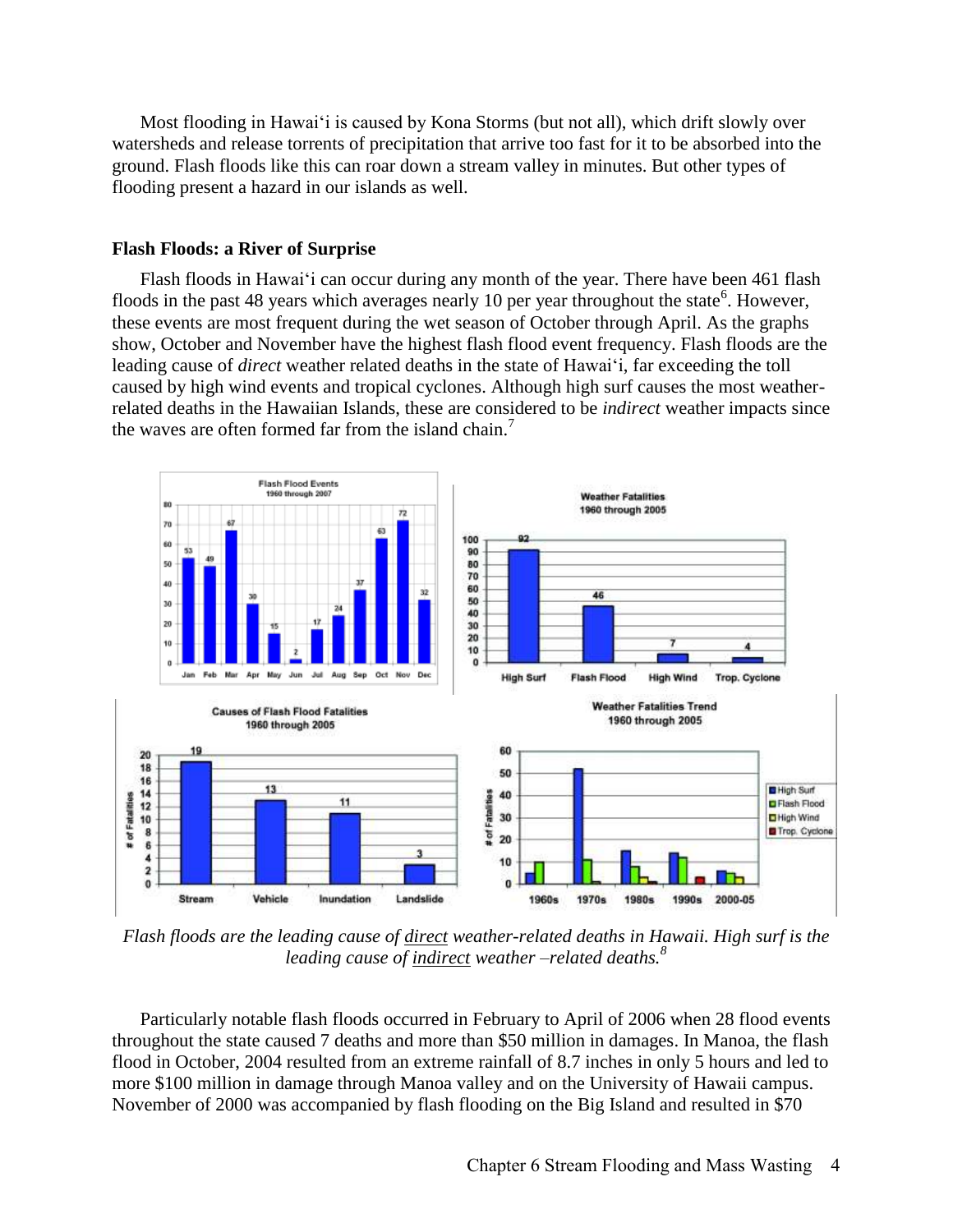million in damage due to 37 inches of rainfall in a 24 hour period. These and other similar events provide clear warning that in Hawaii when it rains, it pours.

# **Flooding on O"ahu**

Flooding on O"ahu most frequently occurs where steep hillsides meet low-lying coastal plains, such as those found along the windward side: Kahuku, Laie, Ka"a"awa, Kualoa, Kāne"ohe, Kailua, and Waimanalo. On the leeward side, normally the site of dry and sunny weather, Mapunapuna, portions of Waikīkī, Mānoa Valley, and the watersheds of east Honolulu all have flooding histories. Heavy damage from flooding occurs a couple of times every decade, most recently in 1987, 1991, 1993, 1994, 2006, and 2007. 9 The heaviest rainfall in Kāne"ohe occurred in October 1991, when fifteen inches fell in forty-eight hours leading to intense flash flooding.<sup>10</sup>

In the spring of 2006, Laie and Ka"a"awa experienced a failure in their storm drains during a six week long drenching.<sup>11</sup> A combination of forces overwhelmed the drainage system including heavy runoff onto the flat coastal plain from steep watersheds, high seas driven by sharp trade winds that flooded drainage outlets with salt water, extensive debris washed off yards and open lots that blocked channels and pipes designed to carry flood waters into the ocean, and the refusal of saturated ground to absorb any more precipitation after weeks of rain. Communities along the highway, at the base of the steep mountain slopes, and throughout the flat coastal plain all flooded to depths as high as five feet within homes. Coastal homes are susceptible to a double whammy: stream mouths and storm drains that normally funnel rainwater to the sea are susceptible to flash flooding at high tide, during onshore winds, and in high wave events. This is because channeled flow reaches a sea that is unusually high, blocking drainage paths. As a result, a stream channel can fill with water when it is unable to discharge its liquid load to the sea. This condition is going to worsen with time as sea level continues to rise, now at rates that are accelerated over the  $20<sup>th</sup>$  century (see Chapter 8 for more on Sea-Level Rise).

The most severe flooding events on O"ahu occur where low-lying lands are heavily developed. The land surface is armored with impermeable concrete, forcing waters to run along the surface rather than soak into the ground. The worst of these lands are those that lie below, or near, sea level. Wells show that the water table rises and falls with the tides, and even rises and falls with groups of high waves breaking in the surf zone. Hence, when the ocean rises at high tide and during high wave events, and as sea level continues to rise due to global warming, the ground water table reaches and often breaks through the land surface. When this happens simultaneous to heavy rainfall, flooding in the coastal zone is nearly impossible to avoid. If you have a house that is built with post and pier architecture and sited several feet above the land surface, you stand the best chance of avoiding the hazard.

During the first fifteen days of November 1996, record-breaking rainfall occurred along the Waianae Coast. Twenty-one inches fell in an area normally subject to annual rainfall of only two inches. In Ewa, 12.5 inches fell in seven hours on the fifth of that month, leading to flooding of the low limestone plain and its wide neighborhoods and paved surfaces.<sup>12</sup> When undeveloped, limestone is filled with pits, holes, and subterranean tunnels that easily funnel away heavy rains. To a geologist, the idea of flood waters occurring on limestone seems as unlikely as an ocean without waves. The fact that Ewa is capable of flooding is stark testimony that the natural geology has been ignored by drainage specialists when instead it could have been efficiently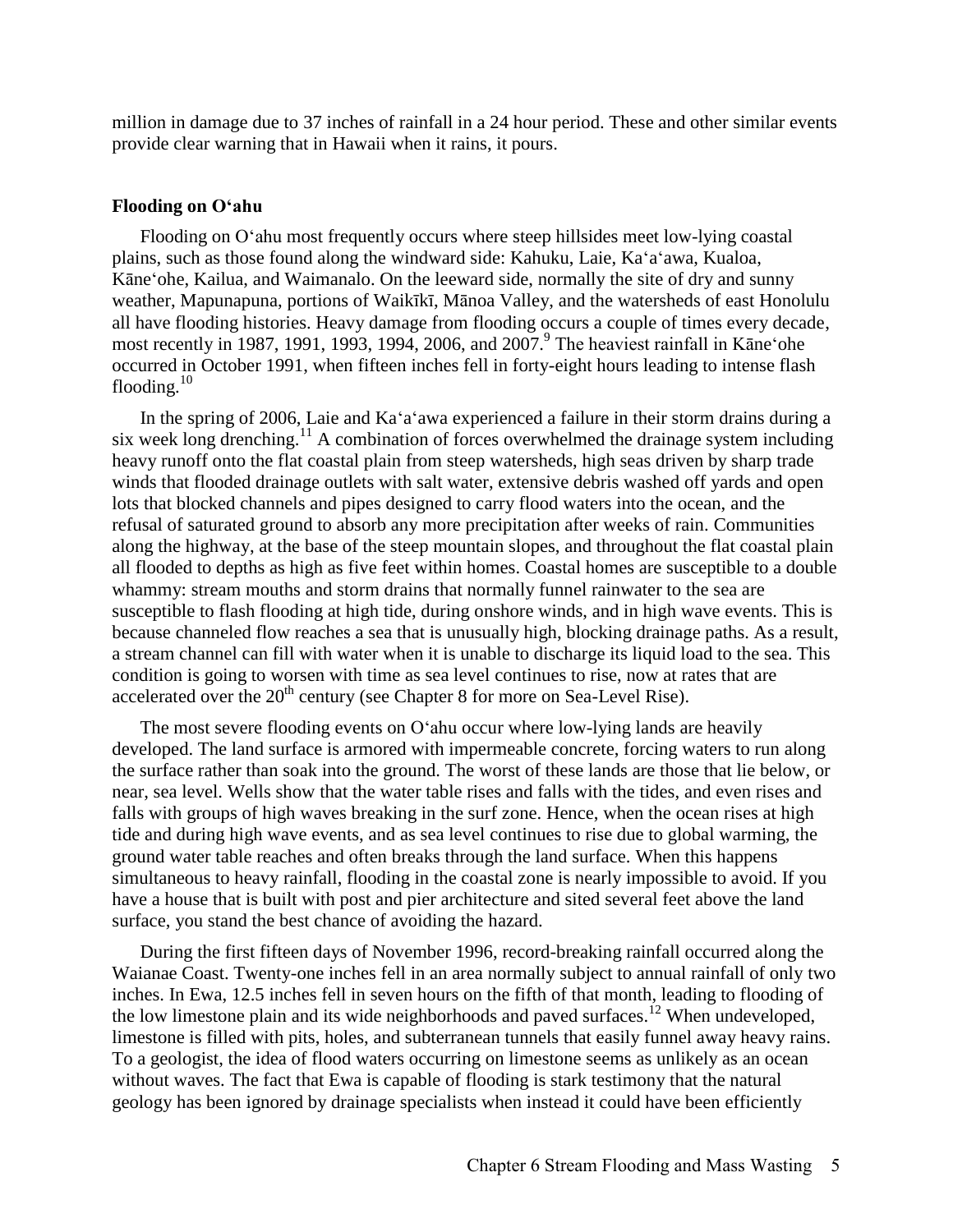incorporated into mitigation plans. Buried under yards of impermeable cement that direct surface waters to a few insufficient storm drains (often flooded by high tide), an entire landscape of permeable water-absorbing limestone lies in dry impotency under the impervious cement of the Ewa Plain. A simple and inexpensive solution would have been to work with the natural characteristics of the geology by using *permeable cement* on roadways and sidewalks. Permeable cement, invented over two decades ago, allows run-off to seep into the underlying substrate rather than flood in torrents into a few inadequate canals that run to the sea.

Perhaps the most severe flooding in recent memory was the New Years Eve flood of 1987 which, in less than 24 hours, caused over \$34 million in damage to some of O'ahu 's most densely settled residential areas. Rainfall along the Ko"olau range separating windward Waimanalo and Kailua from Hawaii Kai and east Honolulu received a heavy drenching that caught meteorologists and civil defense authorities by surprise. High clouds masked the event from satellite observation, and the area had sparse radar coverage at the time. This extreme event was equivalent to a 200 year storm that accumulated as much as 20 inches of rainfall over a 24 hour period in some areas<sup>13</sup>. Torrential rain led to flash flooding in Waimanalo and Hawaii Kai, debris flows in Niu Valley, levee breaching in Kawainui Marsh in Kailua, road closures, and damage to over 1200 homes. A population of 40,000 people in east Honolulu was isolated by road closures; stranded with little public aid for hours as the storm developed at the height of New Years revelry. Compounding the problem was difficulty rounding up emergency personnel due to the celebratory date, inability to reach stranded families due to ongoing flooding and debris flows in the most affected areas, and the unrelenting intensity of rains which made rescue operations dangerous to all involved. Blockage of drainage systems by rocks and debris caused unanticipated diversions of floodwaters, resulting in extensive damage to many upland neighborhoods not accustomed to flooding. Meanwhile, in Waimanalo, a low-lying region, floodwaters inundated homes with up to 5 feet of swirling water at the peak of the runoff.

Other severe events on O"ahu include October 1981 flooding of Waiawa Stream after heavy rains that led to \$786,000 damage, and January 1968 flooding in Pearl City, which caused \$1.2 million in damage.<sup>14</sup> Worst of all, \$80 million of damage was caused to the University of Hawai"i when Mānoa Stream jumped its carefully channelized banks after ten inches of rain fell in only a few hours in late  $2004$ .<sup>15</sup> Careful maintenance of debris buildup in the channel might have prevented this expensive catastrophe.

## **Flooding on Kaua"i**

On Kaua"i, stream flooding is characterized by frequent flash floods as well as prolonged flooding associated with slowly passing rainstorms that saturate the soils. The situation is worsened when development ignores nature's cues – such as the wetlands that were buried in soil and cement to allow for the Kalapaki Bay Marriott on Kaua'i. In 2006, when heavy rains and debris blocked a culvert upstream of the hotel, two dozen rooms were flooded and sinkholes appeared in the parking  $10t$ .<sup>16</sup>

Kaua"i receives between twenty and eighty inches of annual rainfall along the coast, and more than 400 inches at the higher elevations of Mt. Waialeale.<sup>17</sup> Flash floods resulting from a storm on December 14, 1991, that dropped over twenty inches of rain in twelve hours over Anahola, tragically wiped out an entire family causing five deaths, intense flooding, stream bank failures, erosion, and landslides, totaling more than \$5 million in property damage.<sup>1</sup>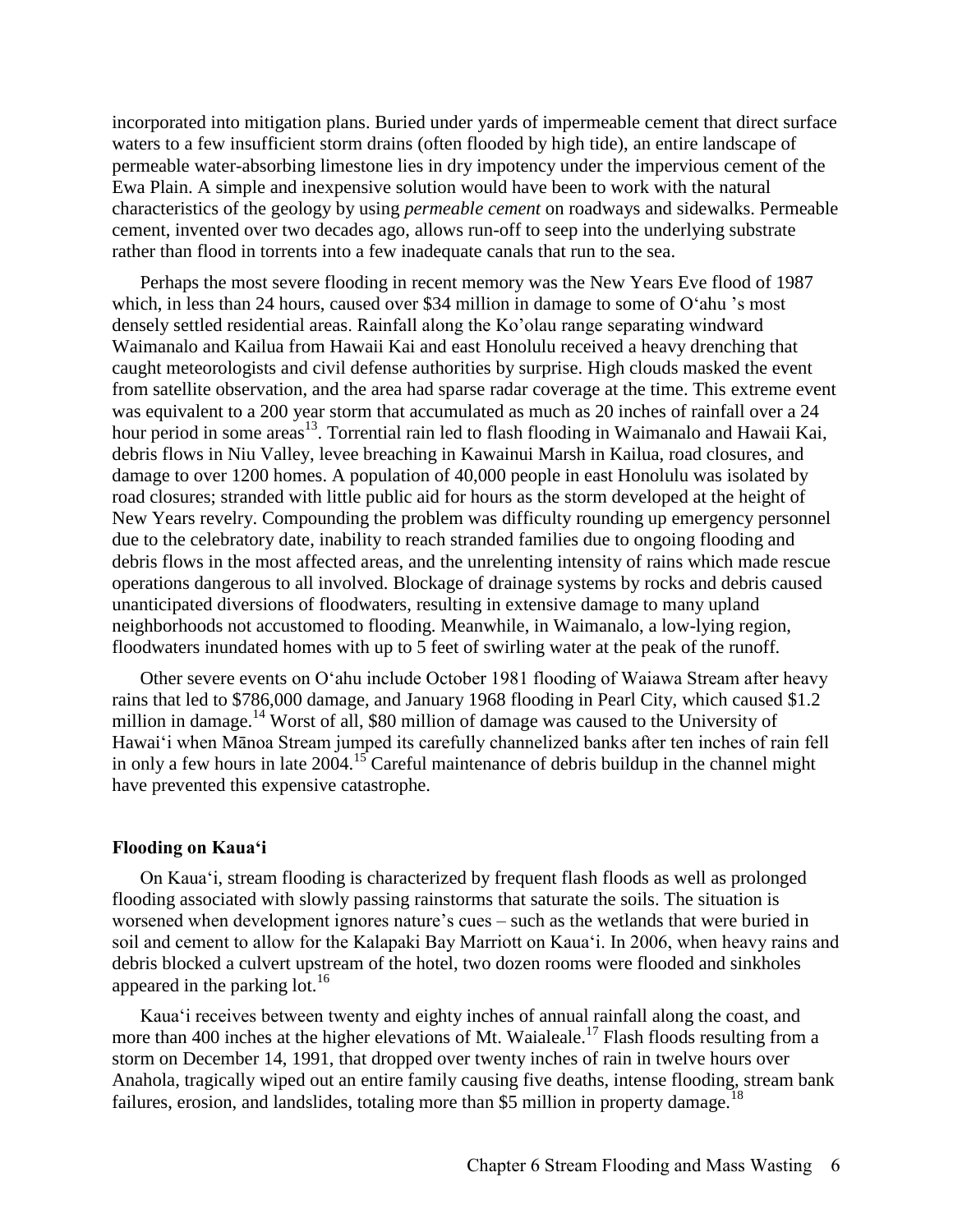

*Urban flooding results from heavy rains on impervious surfaces (Kevin Kodama, NWS)*

Such events are not uncommon. On January 24-25 1956, forty-two inches of rain fell in thirty hours on the northeast side of Kaua'i leading floodwaters to rise ten feet above normal in the streams between Kilauea and Anahola.<sup>19</sup> The Hanalei River, which most directly drains the wettest region of Mt. Waialeale, overflows its banks at the coast nearly every rainy year. Some years are considerably more damaging than others, for example, November 1955, January 1956, April 1994, September 1996, and March 2006.<sup>20</sup> In September of 1996 for instance, nine inches of rain were recorded in twelve hours along the coast and an undetermined amount fell in the uplands. This event led to flooding of Hanalei town and temporary closure of the Hanalei Bridge, the residents" sole access to the rest of the island leaving them with no hospital and no government aid.

In the western and southern portions of Kaua"i, the flooding hazard is primarily due to standing water that will not drain, especially after Kona storms. Waimea River, for example, has a long record of flooding dating back to 1916, and includes numerous occasions where its channels overflowed after storm-fed precipitation in Waimea Canyon at the head of the watershed.<sup>21</sup> The challenge to mitigating stream flooding is largely one of obtaining adequate warning in the case of flash floods, and in improving the style and location of development in areas of known flood history.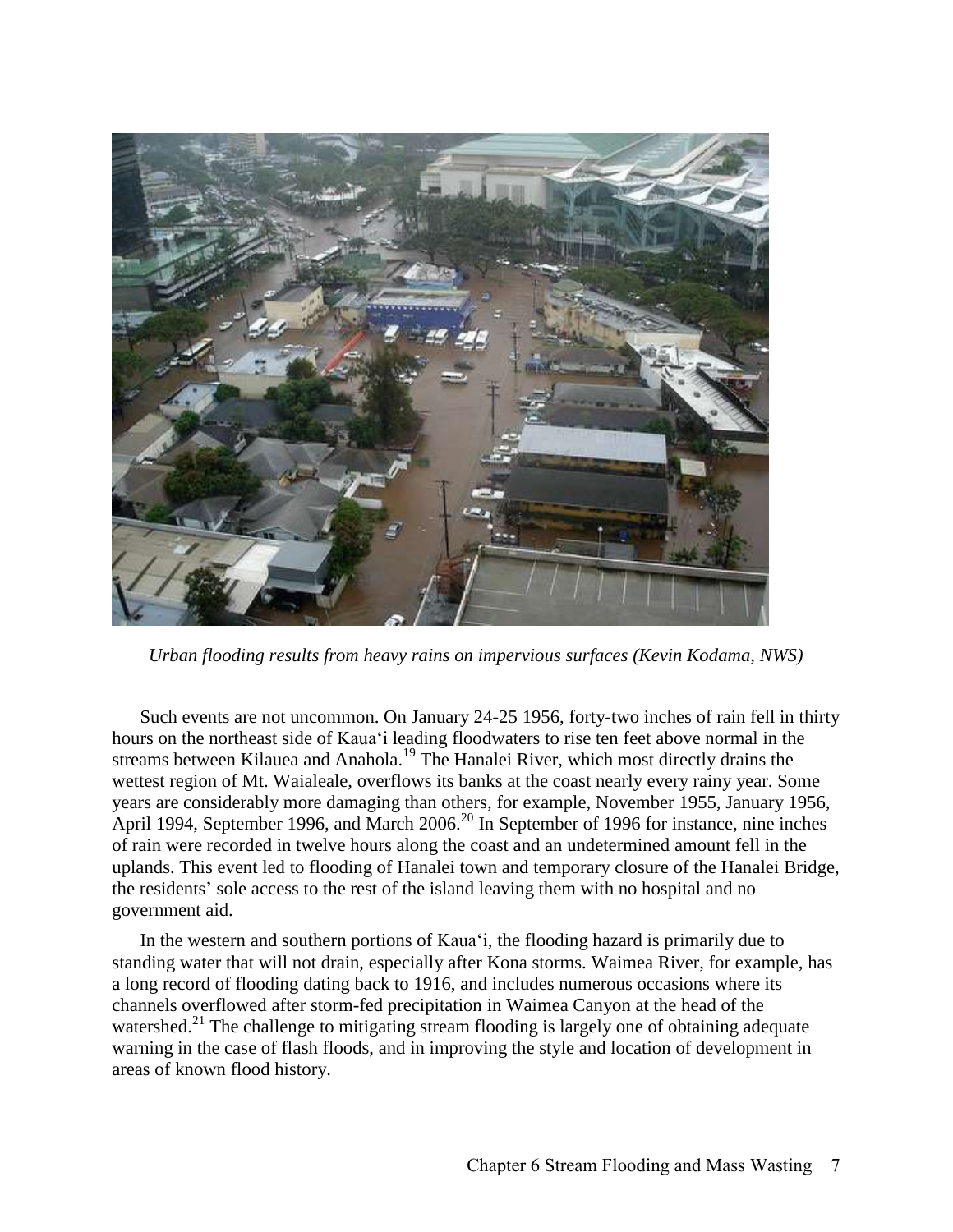Unfortunately, a new flooding concern has entered our consciousness – dam failure. The deaths of seven people due to overtopping of the Kaloko reservoir in northeast Kaua"i on March 14, 2006, revealed a hidden killer.<sup>22</sup> With the demise of sugar has also come the end of careful dam maintenance. Reservoirs built in the last century to ensure the thirst of sugar fields was adequately met have since fallen into neglect and decay, and potentially criminal abuse. In the past, the state and land owners were careful to monitor, measure, and maintain the million gallon holding ponds. Throughout the last century state engineers had faithfully performed safety checks on Hawai'i's dams with clockwork precision. But in the past decade, someone dropped the ball and dams throughout the state have gone unchecked for flaws, proper maintenance, and other basic steps to ensure public safety. As records indicate, it has been years since dams have been inspected.



*Searchers with dogs looked for bodies in the mud and debris after the Kaloko Dam break on Kaua"i released a roaring, tree-snapping torrent of water and raised fears about the safety of dozens of similar dams across Hawai"i.* (cbsnews.com)

With no one watching, one dam - the Kaloko Reservoir - was neglected to the point of tragedy; it became a deadly trap waiting to be sprung by the wrong weather conditions. What led to the flood is unclear. Was it unauthorized changes to the dam? Poor maintenance? Lack of government oversight? Or another example of human engineering that was under-designed for the extremes of nature? Whatever the root cause, heavy rains finally pushed the dam beyond its breaking point and a wall of water eighteen feet high rushed like a tsunami through the valley below. Snapping trees like twigs, the churning cauldron cut a three mile swath of destruction to the sea, wiping out homes, roadways, and entire forests.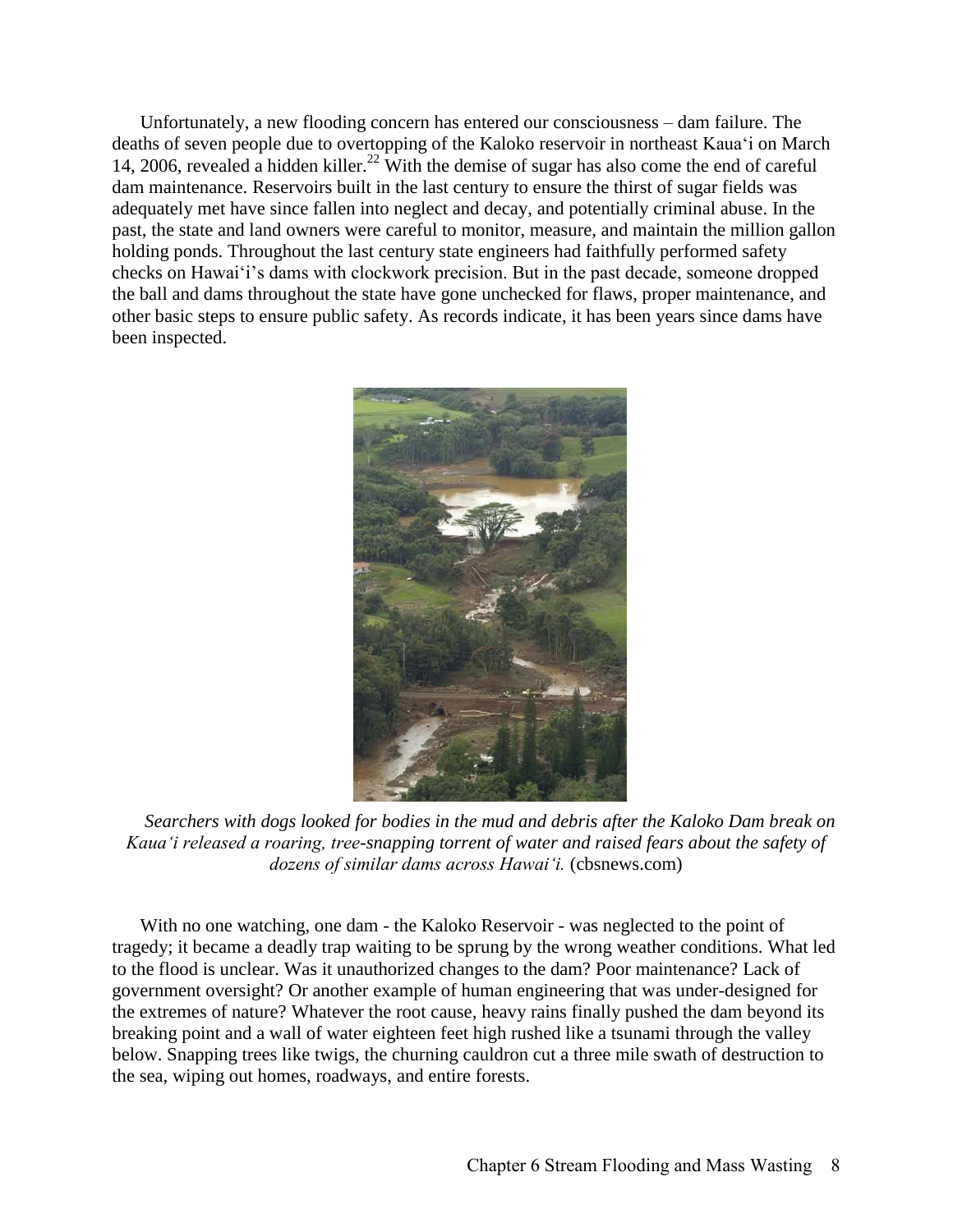#### **Flooding on Maui**

Stream flooding on Maui is not only common, but is the very agent responsible for making it famous as the Valley Island. The deep V-shaped valleys of west Maui have been carved by over one million years of stream flow. Along the eastern half of Maui, the mountains and valleys are much younger and as a result the valleys and streams are not as well developed. Most of the streams cut steeply down to the narrow coastline of Hana, often in cascading waterfalls. Annual rainfall is greatest (360 inches) at the summit of west Maui and nearly as high (280 inches) along the flanks of east Maui just below the trade wind inversion.<sup>23</sup> Rainfall tapers off dramatically toward West Maui and Haleakala and is lowest (<15 inches) in the vicinity of Kihei and Lahaina.

Despite the general trend of fewer historic stream floods along the arid south slope of Haleakala and more frequent severe floods in the wetter regions of central Maui, flooding in dry areas such as west and southwest Maui is common. Flooding in areas around Lahaina and Kihei are in part a result of the abrupt transition in slope at the base of the highlands and the behavior of flash flooding. Many historic floods in these two areas occurred after heavy precipitation at higher elevations that fed narrow stream channels, and channelized drainages near the arid coast, to the point of overflow. Flash floods due to heavy precipitation, in some cases equaling the average annual maximum, have occurred throughout the historical record.

During the week of January 14-22, 1990, over twenty inches of rain fell on many parts of Maui causing significant flooding in the coastal zone.<sup>24</sup> The north central portion of Maui and the Hana coast, however, have the greatest stream flooding histories. Nearly once a decade, a major flood emanates from Iao Valley bringing sheets of water down into the urban centers of Kahului and Wailuku. Events such as on November 30, 1950, and November 2, 1961, produced enormous volumes of stream discharge out of the Iao Stream Valley and generated sheet flows on the coastal plain below.<sup>25</sup>

In addition to flooding from stream channels, portions of Maui, notably the Lahaina regions and Kihei, are vulnerable to standing surface water flooding that refuses to drain into the ground. This may interrupt transportation and damage low elevation buildings. Standing surface water develops after intense rainfall events where poor soil permeability and urbanization prevent adequate drainage. Along the road to Hana, temporary road closures are common due to flash floods and mudslides from the steeper slopes of East Haleakala.

#### **Flooding on the Big Island**

Stream flooding in the coastal zone of the Big Island of Hawai"i results from heavy precipitation on the steep mountain slopes of Mauna Kea, Mauna Loa, and Kohala, as well as flash flooding from extraordinary rainfall events on the coastline itself. Kilauea and Hualalai volcanoes are located in more arid regions but occasionally do receive intense rainfall that causes flash floods. Annual rainfall ranges between 300 in on the slopes of Mauna Kea above Hilo, to below ten in on the arid regions of Kawaihae and South Point.<sup>26</sup> Soils that can absorb precipitation are better developed on the older volcanoes of Kohala and Mauna Kea, so mudslides and landslides are more common along the coastal cliffs of the Waipio and Hamakua coasts.

The young lavas that comprise the coastal terraces of Mauna Loa, Kilauea, and portions of Hualalai, are very porous and have less soil development. Often, heavy precipitation simply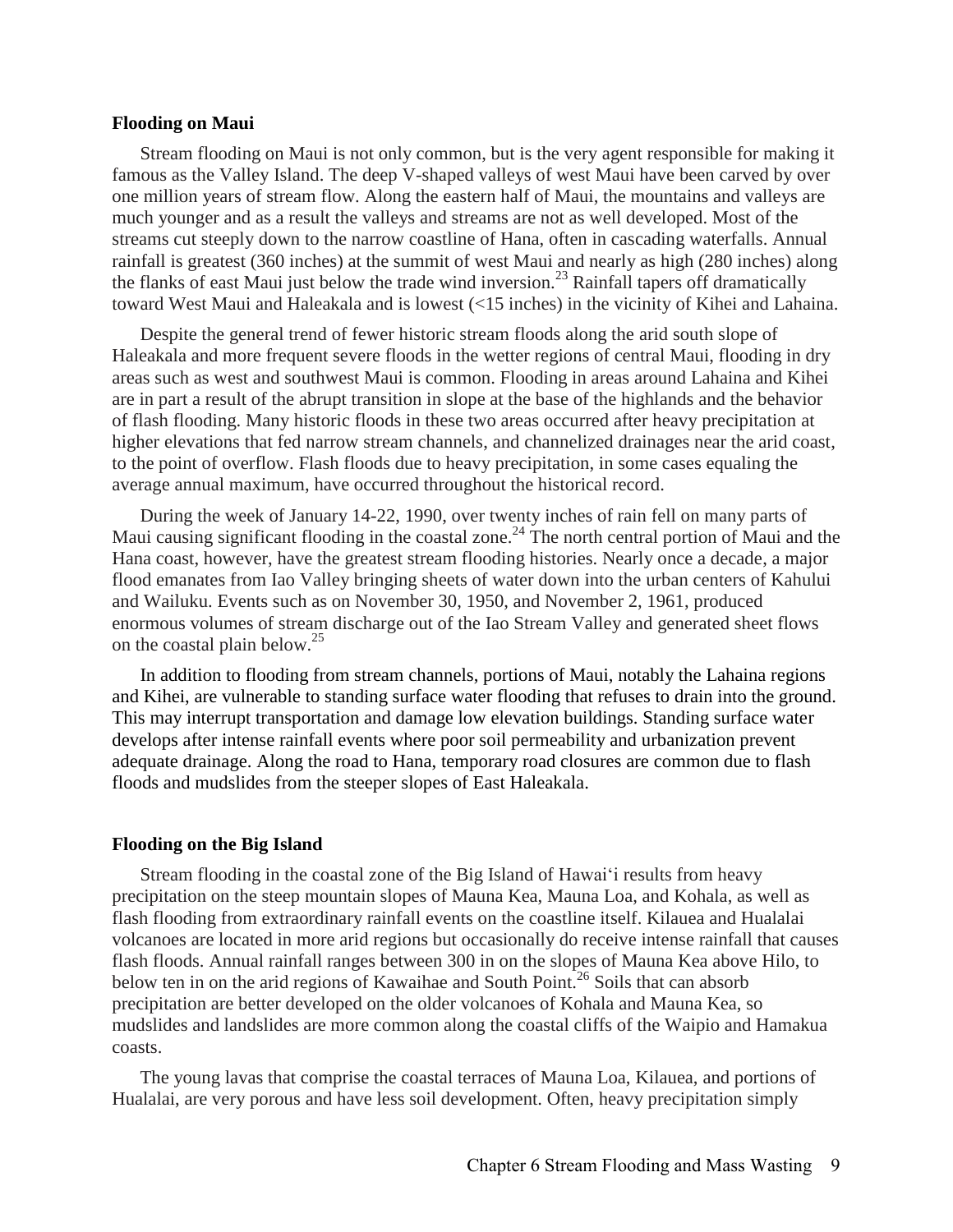infiltrates into the rock and flows toward the sea in underground streams. As a result, stream flooding is generally less of a hazard on the younger coastlines. Nonetheless, many occurrences of island-wide stream flooding have been reported which are associated with precipitation from passing tropical storms and hurricanes or their remnants.<sup>27</sup>

Flooding along the wet, windward side of the island has been common and rather expected due to the large input of rainfall. Much of the windward coastline is relatively steep and so runoff occurs in deep channels that reach the shore below steep cliffs. Most of the flooding that has caused damage has been flash flooding during extreme rainfall events that bring about "sheet flow" (open sheets of water flowing across the land) between stream channels.

The Hilo and Puna areas are probably the most frequently flooded and hardest hit by flash floods on the Big Island and perhaps in the state. Severe flooding occurred in 2000 and again in 2003, 2004, and 2006. On November 18-20, 1990, thirty inches of rain fell in the region bringing about intense flooding of the low-lying coastal areas.<sup>28</sup> What is more surprising is the degree of flooding that the more arid regions of the Big Island have sustained. The Kohala and Kailua-Kona Coasts have a long and active history of flooding largely due to flash flooding and intense storms. From 1997 to 2001, the South Kohala and Waikaloa areas have experienced intense flash flooding that has caused considerable damage. $^{29}$ 

According to the data from the last fifty years, on average a damaging flood event occurs on the Big Island every two years.<sup>30</sup> During this past fifty years, however, the threat due to stream flooding has increased dramatically because of the risk taken to develop extensively in flood prone areas.

# **Official Notices**

The National Weather Service provides us with warnings when flash floods are imminent $^{31}$ . They issue bulletins to the media who in turn make you aware of potential weather problems. The first warning is a "Flood Potential Outlook". This is issued 2-4 days ahead of a possible flooding event. Within 0-2 days of a potential event the National Weather Service will issue a "Flash Flood Watch". This means it is time to prepare for flooding; families should account for members and modify planned activities to achieve maximum safety and protect against exposure to a dangerous situation.

A "Flash Flood Warning" will be issued when flooding is imminent or already occurring. This means there is a direct threat to life and property and immediate action should be taken to avoid the threat and protect oneself, ones family, and ones property. Flash Flood Warnings are usually issued for a portion of a county; hence the public can assess the degree of applicability to their particular situation and location. "Flash Flood Statements" will also be issued to alert the public about specific occurrences such as roadways that are not useable, or other types of sitespecific information.

## **Flood Insurance and Flood Damage at Home**

For information on flooding in your neighborhood, refer to a Federal Emergency Management Agency (FEMA) Flood Insurance Rate Map (FIRM). FIRM"s are produced by the National Flood Insurance Program (NFIP). These maps depict potential flood water surface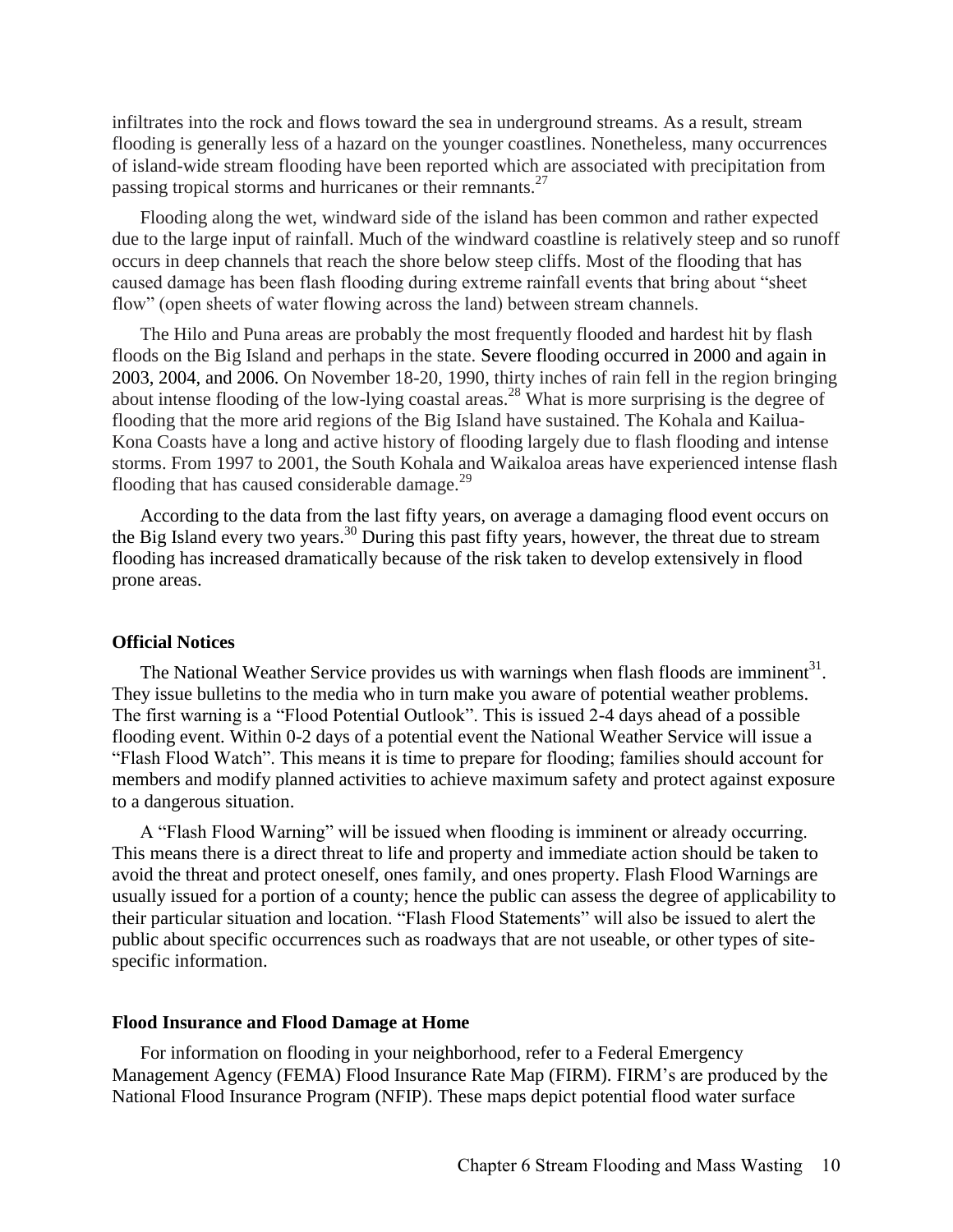elevations as a probability of annual occurrence. They provide information on areas subject to flooding and are used by your home insurance company to calculate your insurance premiums. They are used to guide future development away from flood-prone areas and to regulate development that is proposed to occur within such areas. The National Flood Insurance Program is a Federal program which was established to allow property owners in participating communities to purchase insurance against losses from flooding. Participation in the NFIP is based on an agreement between local communities and the Federal Government that states if a community will adopt and enforce a floodplain management ordinance to reduce future flood risks to new construction and substantial improvements in Special Flood Hazard Areas, the Federal Government will make flood insurance available within the community at a low cost.

Unfortunately, updates to flood maps have not kept up with development in Hawai"i. Each year, numerous properties not officially mapped as "flood prone" are flooded. Call your Flood Coordinator (587-0248) for information about flooding. Or ask your local librarian to show you the Flood Insurance Rate Map for your community.

Besides purchasing flood insurance, you can strengthen areas in your home. Proactive mitigation activities include:

1. Clearing debris from your gutters and storm drains and alerting proper authorities to debris in flood channels and storm drains in your neighborhood;

2. Elevating the main breaker or fuse box in your home as well as the utility meters above the anticipated flood level;

3. Adding a waterproof veneer to the exterior walls of your home and sealing all openings, including doors, to prevent the entry of water;

4. Anchoring an external water or propane tank so that a flood does not wash it away. An unanchored tank outside your house can be driven into your walls, and it can be swept downstream, where it can damage other houses.

5. Cleaning and maintaining storm drains, ditches, adjacent channels, and gutters around your home and removing debris from your property to allow free flow of floodwater.

6. Monitoring debris build-up in your neighborhood stream channel. Call the county public works crew when it is obvious that clearing is needed.

Flood insurance covers the value of your home and/or its contents; whether you live in a flood zone or not, you should purchase flood insurance as an additional rider on your principal insurance coverage. Don"t think that you are immune from flooding because you live in a high location. In Hawai'i, it is important to know that even homes on steep streets and high grounds are vulnerable to flash flooding, intense rainfall, and stream overflow onto streets. If you have a flood insurance policy, you can be reimbursed for all your covered losses, even if a disaster is not federally declared. In contrast, if you do not have flood insurance and your home is damaged in a federally declared flood, you may get federal disaster assistance in the form of a loan repayable in full - with interest. An average policy from the National Flood Insurance Program costs about \$300 per year for \$100,000 of coverage in high-risk areas. In low and moderate-risk areas, the cost is about \$100 a year.<sup>32</sup> Compare that low cost to paying back a \$50,000 disaster home loan which will cost an average of \$300 a month - for an average repayment of twenty years! Keep in mind that as many as 25% of flood insurance claims come from non-high-risk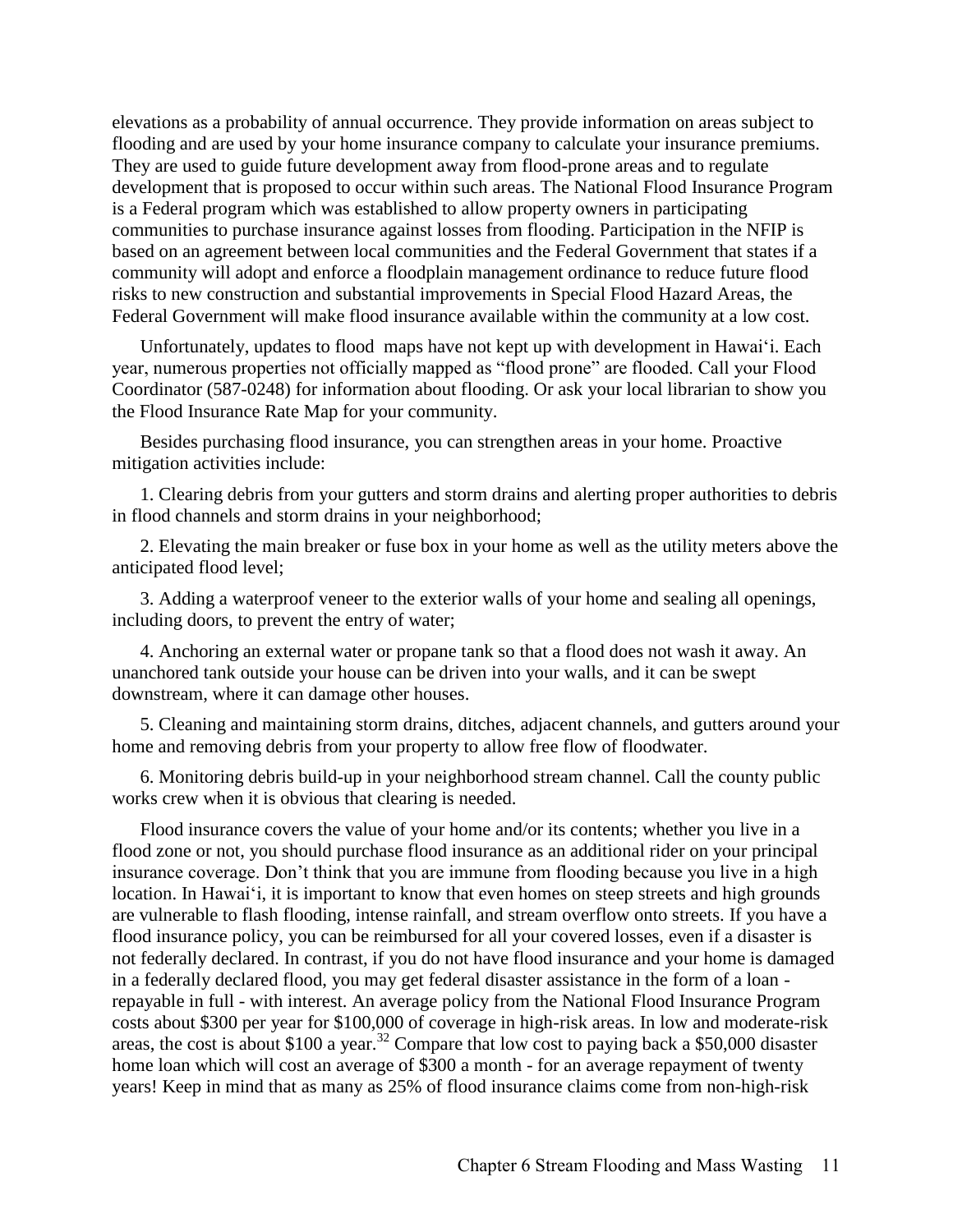areas. In addition, rain damage is covered under flood insurance but not homeowners or hurricane insurance.

To learn more about insurance call FEMA"s National Flood Insurance Program at 1-888- CALL-FLOOD, or contact your local insurance agent. It pays to get flood insurance for your home.

#### **Heavy Rains Can Do More Than Flood**

A sometimes overlooked aspect of heavy rains in Hawai"i is the damage they produce that is not related to flooding. For instance, during the lingering Kona conditions in spring 2006, sewage pipes burst in Waikīkī, Waimanalo, Enchanted Lake, and elsewhere across the island of  $O^{\prime}$ ahu.<sup>33</sup> In most cases, events such as these result from high water pressure due to rain water seepage into aged and perforated sewer pipes. In Waimanalo, the overflow was delivered directly into the ocean, closing three miles of polluted beaches to the public. Ten thousand gallons of sewage flowed into Enchanted Lake, which in turn delivered the pollution into the ocean through the center of Kailua Beach Park, closing the entire length of two and a half mile long Kailua Beach.

In Waikīkī, work crews repairing a burst pipe diverted raw human sewage from dozens of hotels directly into the Ala Wai Canal for five days. Forty eight million gallons of untreated sewage emptied into the ocean.<sup>34</sup> Sadly, the worst bacterial measurements were recorded at popular surf sites Ala Moana Bowls, Rock Piles, and In Betweens. Worse, beaches were closed along the length of Waikīkī, ground central for Hawai"i tourism, to prevent bacterial infections among the many swimmers and surfers. Captain Paul Marino with the City lifeguards said of the mess "the beaches from the Royal Hawaiian Hotel to Sans Souci are now yellow, smelly with a brownish tint<sup>"35</sup>

The dumping of raw sewage and the delivery of soil-laden waters containing the dissolved wastes of our roads, yards, and sidewalks have an unknown, but likely negative effect on the animal life of our reefs. Debris on beaches, layers of silt, and freshwater delivered at un-naturally high rates through our system of concrete stream channels all foul coastal waters every time a Kona storm settles in for a stay among the islands. While Konas are perfectly natural events, the products that their rain waters deliver to the ocean reflect the waste of our society. Like flushing the toilet, heavy rains send human waste of all types into our coastal playground.

## **Channelizing Watersheds**

Flooding is one of Hawai'i's most frequent, damaging, and dangerous hazards. Have we responded to this threat in the best manner? The Mānoa channel that backed up with debris and flooded residential properties and the campus at the University of Hawai"i at Mānoa in 2004 causing over eighty million dollars in damage, was built to prevent flooding, not be the cause of it. In addition to occasionally not doing their job as planned, these channels destroy the native aquatic ecosystems of our streams.

Ideally, streams in Hawai"i should have natural beds and banks. Cool, clear water should meander through features such as pools and riffles that also provide habitat to native species. Naturally overhanging vegetation should provide shade from the hot subtropical sun for the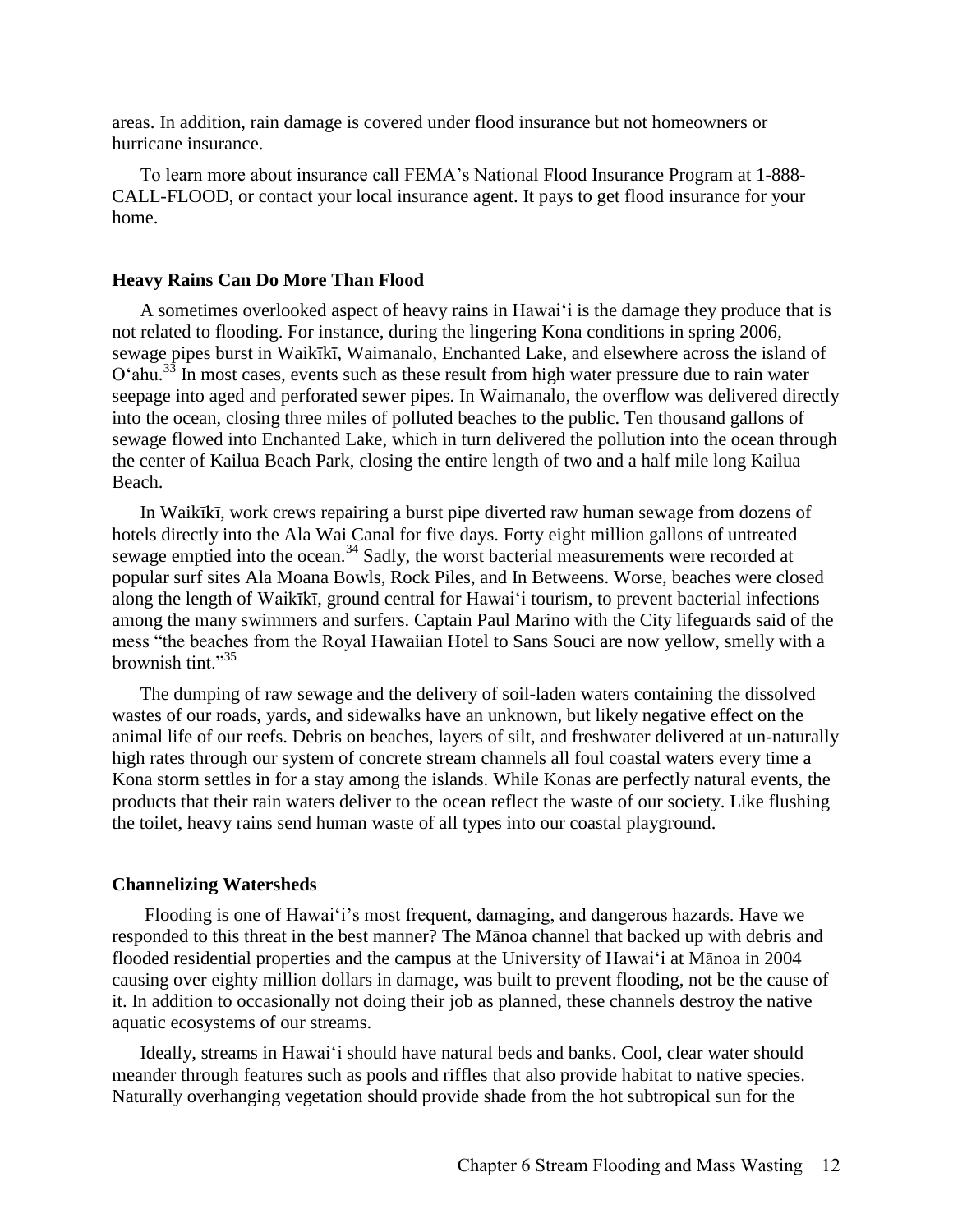indigenous ecology. Instead, dozens of cement causeways have been built by authorities to contain the raging torrents that now develop after hard rains because of our hardened watersheds. These replace the natural soft substrate of the streambed with a slick concrete surface and armored banks that offer no habitat to native species, and prevent normal stream behavior. Channels also replace nature's own version of a flood mitigation system – the flood plain. Normally, flood plains lie on either side of a stream channel and carry excess water and sediment during flood conditions. They are as much a part of a stream environment as the beach is part of an ocean. Channelization projects replace flood plains and encourage neighborhoods to be built on lands that have been repeatedly flooded throughout history.

Channelized streams tend to be free of overhanging vegetation, so they are exposed to the full heat of the sun, significantly increasing the water temperature. Each of these modifications from natural conditions (accelerated water flow, decreased habitat, and increased water temperature) has a negative impact on the ability of native species such as the o`opu (the native goby) to survive in the stream. Introduced species such as tilapia tend to be more robust than native species and are better able to survive in channelized streams. As we channelize more and more streams, we not only reduce the habitat available for native species but we also increase the amount of habitat for their competitors.

Channelization alters the natural rate at which a stream transports sediment and freshwater and delivers them to the shoreline. Silts, clays, and sands that would normally be stored by a stream along its floodplain and in its channel are instead carried to the sea. This leads to sediment pollution in the estuary that occupies the stream mouth and a deluge of freshwater with every rainfall. Brackish water species adapted to tolerate estuary conditions cannot take this chemical and material stress and ultimately disappear. Many of these species and the organisms they feed on are marine fishes, so with the decline of estuaries comes an impact to our coastal fishery, the reef, and even offshore species.

Often forgotten is the fact that huge flood channels destroy wetlands that nature originally designed to mitigate flood hazards. But since we now build houses, streets, and entire communities in former marshy floodplains, their original function is forgotten and we cut these same communities in half with cement channels. A more rational approach is to avoid the flood hazard by mapping the geologic tell tales of floods, look for floodplain deposits, statistically predict the frequency and water height of flooding, and build our communities out of the way. Channelization should be discouraged in most cases in favor of simply avoiding the floods by not building our homes in their path. Homes can be engineered with post and pier construction methods to lift them above flood elevations, and property owners can be required to manage precipitation that falls on their property rather than seeing it diverted it into storm drains.

Is it possible that some communities might be redeveloped to recover and restore former floodplains? Yes, they have done just that in Sacramento and other communities trying to restore the natural ecology of their streams.<sup>36</sup> These places exercise flood avoidance by removing poorly sited homes and streets. In urbanized watersheds we can engineer a solution: retrofit a natural streambed component in channelization projects, use permeable surfaces when paving a watershed, design no-build corridors along stream banks, buy-up the most hazardous properties to return them to an undeveloped state, and construct catchment areas on undeveloped lots and open lands.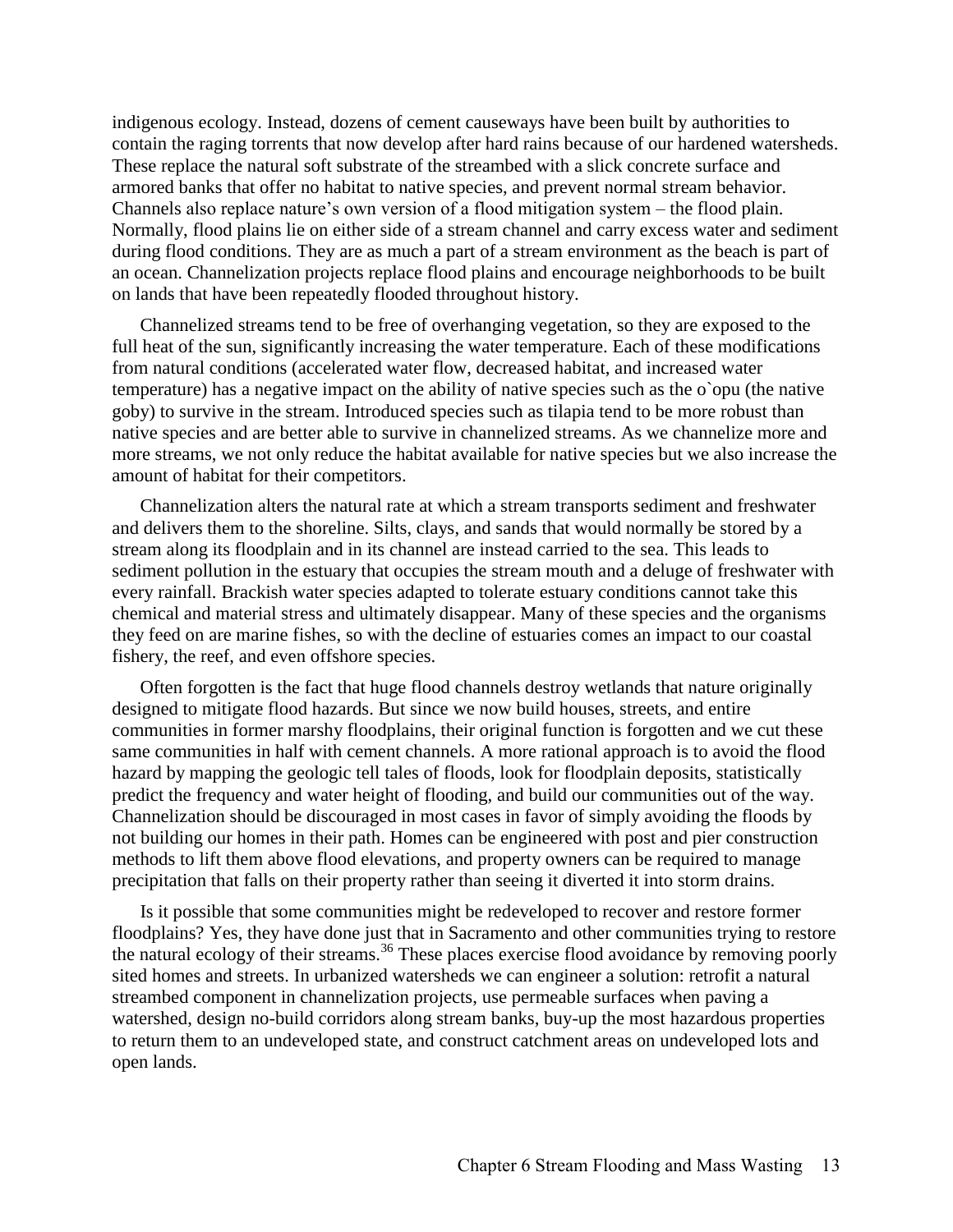# **Rock Falls, Landslides, and Hawai"i"s Unstable Hills**

The watersheds and slopes of Hawai"i are the setting for a process geologists call *mass wasting*, where heavy clusters of rock and soil unhinge from a hill and slide, tumble, and ooze downwards under the unending influence of gravity. This process includes rock falls, landslides, slumps, debris avalanches, and debris flows – but one term, mass wasting, is the common and adequate descriptor.

- Heavy rains in spring 2006, spawned a dozen mass wasting events that backed up traffic and closed lanes during peak rush hour traffic on Kailua"s Pali Highway. It was fortunate that no one was hurt by the various mudflows, debris slides, and rock falls that rained down on the highway that season.<sup>37</sup>
- On March 6, 2000, rock and debris fell onto Kamehameha Highway at Waimea Bay. A new, \$4 million stretch of highway has been constructed thirty-eight feet makai to mitigate future risk to motorists.<sup>38</sup>
- A mudslide in Makaha swept away several cars and bikes and left rocks and mud in the lobby of the Makaha Valley Towers condominium in November 1996.<sup>39</sup>
- On Woodlawn Street in Mānoa Valley a whole series of houses are slowly sliding down a hillside.
- $\bullet$  In Aina Haina and Niu Valley several houses are slowly sliding downhill.<sup>40</sup>

# **A Persistent Problem**

In 1999, tragedy struck one of paradise's most admired destinations, Sacred Falls. This eighty-foot-high waterfall, popular with hikers, is located in the lush, upper Kaluanui Valley on  $O^{\epsilon}$ ahu's windward side. On Mothers Day, May  $9^{\text{th}}$ , while dozens of tired hikers were sunbathing around the deep blue pool at the base of the waterfall, a mass of rock and soil separated from the valley upper wall and rocketed down the sheer cliff onto the unsuspecting families.<sup>41</sup> Free-falling boulders the size of cars and masses of dirt, cobbles, and sharp-edged rock accompanied the mass as it crashed to the ground in the narrow confines of the valley. Eight people were killed instantly, another thirty-two were injured. Those who survived this shocking disaster didn"t notice any discernable event that would trigger such a catastrophe; no earthquake, no drenching rain, nothing specific to dislodge the rock. Yet two unseen culprits were at work among the Hawaiian hills: gravity and time.

Regrettably, the horrifying event at Sacred Falls was not a unique occurrence. Many examples of slope failure have been documented across the island chain although, unlike the catastrophe at Sacred Falls, there is often an obvious perpetrator, a trigger to start the moving slope. Two of the most common triggers for landslides are earthquake vibrations that reduce soil adhesion to the ground and heavy rains that saturate unattached debris sitting on bedrock, adding to its weight and lubricating the slide surface.

Hawai'i's violent earthquake of April 1868 followed a period of torrential rain that triggered several slides, and a mudflow that buried thirty-one people and 500 livestock in the Wood Valley of the Ka'u District.<sup>42</sup> The November 1983 earthquake on the Big Island generated landslides on precipitous slopes all around the island, and destabilized hillsides that later collapsed from heavy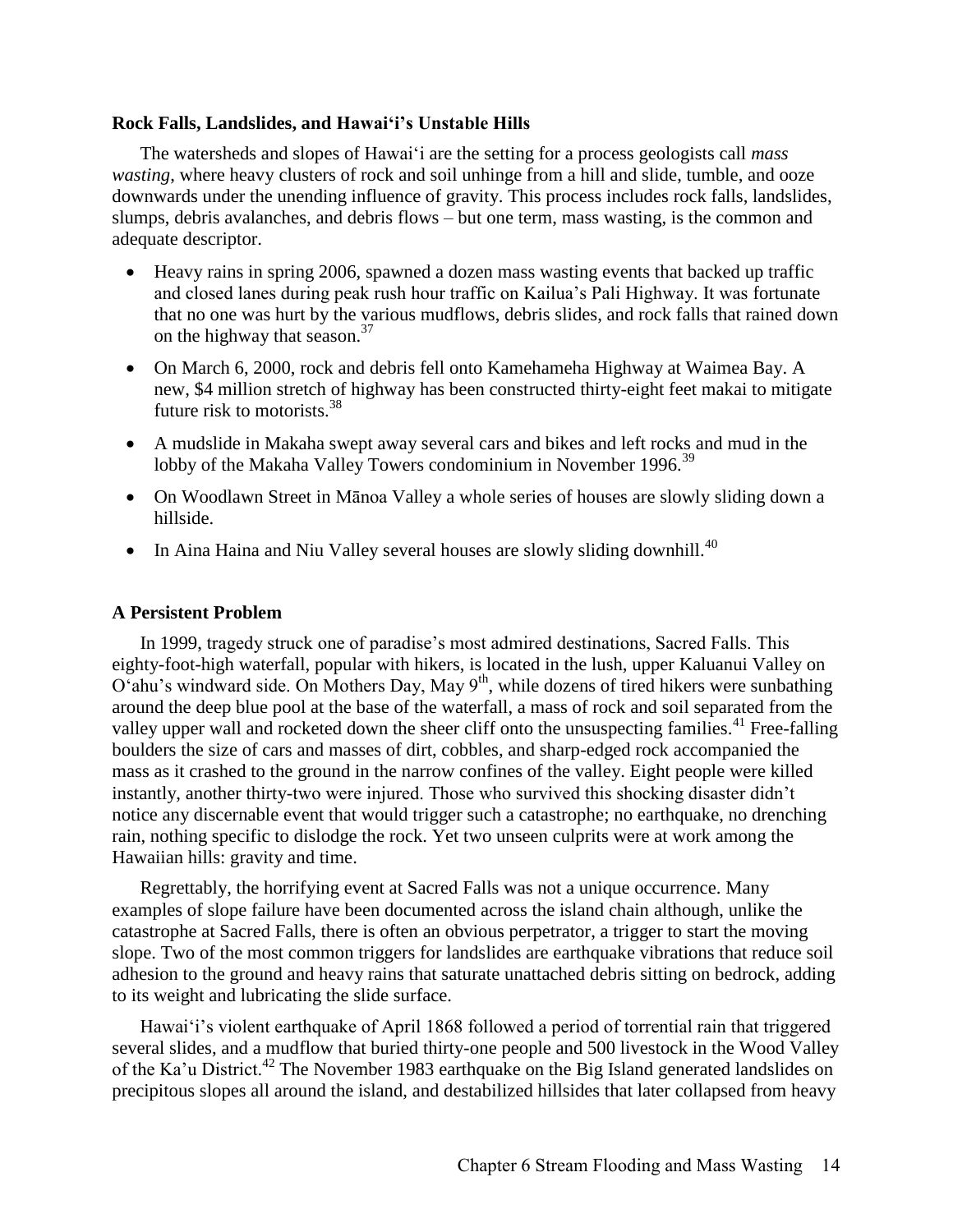rainfall.<sup>43</sup> Driving rain prompted several slope failures on O'ahu in November 1965.<sup>44</sup> One, the Pali Highway slide, released 20,000 tons of rock and mud over a four-day period. Although each of these catastrophes was unpredictable, the damage they caused could have been diminished through specific mitigation strategies based on an analysis of vulnerable areas.



*Unstable slopes are found among most of Hawaii"s steep hillsides.* 

Potential damage from rock falls and small slides can be avoided or reduced by reinforcing the ground with steel fencing, steel mesh netting, and slope stabilization with grouting and the use of anchored gabions. These techniques are most commonly used to stabilize artificial cuts into bedrock and are only employed as a final option since they have to be maintained regularly. Another solution for stabilizing soils is to remove the threat by blasting away overhangs, or by grading steep slopes to lower, more stable angles.

But modifying slopes to improve safety can be unpopular. Residents don"t like to see heavy engineering in the pristine hills of Hawai"i. Open views are important attributes to the beauty of our daily Hawaiian lifestyle – who wants to look at heavy gauge steel fences among the placid greenery? Caves holding artifacts and other sacred sites dot the hillsides in hidden abundance and it is disrespectful, even sacrilegious, to alter the character of these legacies. Of course, cost is always a concern. Shoring up a hillside that has displayed no immediate impact to our safety, at a cost of millions, is often far down the "to-do" list of local legislators and agencies.

# **When Islands Fall Apart**

Among the awe-inspiring natural features of the Hawaiian Islands are the dramatically beautiful *pali* that are found on every island. These sheer, vertical rock faces of ancient basalt lava flows are hundreds to thousands of feet high and often drop directly to the coast.

The geological history of these immense cliffs is a tale of mass-wasting on a prodigious scale. The cliffs are initially formed by massive landslides that take away whole pieces of an island, they later evolve and often retreat under the forces of erosion that continue to assault their steep slopes.. To understand this process, it is important to understand that the Hawaiian Islands are composed of what are essentially piles of glassy volcanic rock. This rock (produced by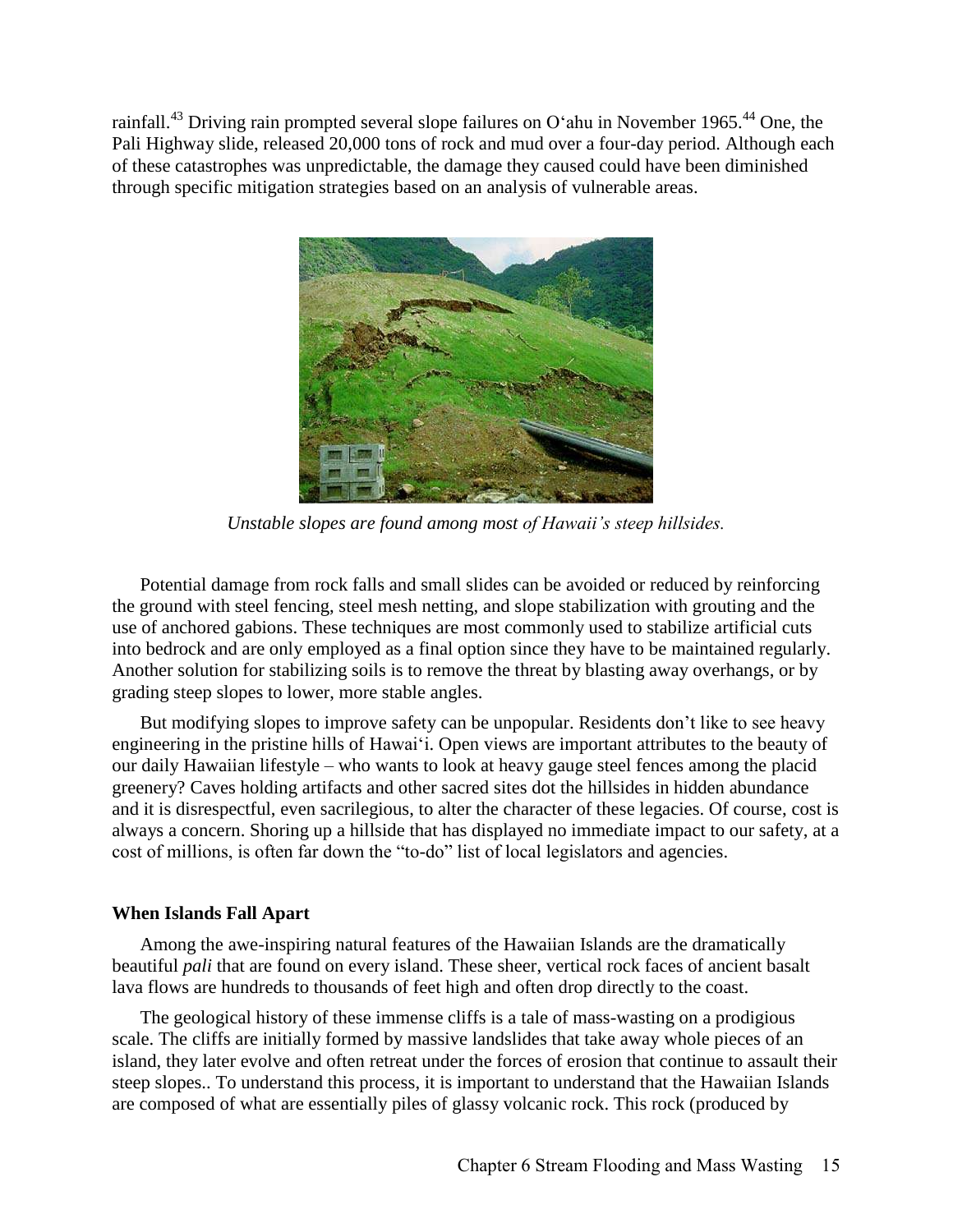basaltic magma) solidified within only a few minutes of reaching the seafloor or atmosphere where it cooled. With so little time to crystallize, the lava has the strength of glass and is very brittle because it has no crystalline structure.

Although no one was present to witness when these pali formed, it is hypothesized that swelling of a volcano associated with magma intrusion prior to an eruption causes a flank of a shield volcano to break off and slide into the sea. This is possible because from the floor of the sea to the surface the islands are composed of glassy talus – literally a pile of rugged marbles.

Evidence in support of the mass landslide hypothesis is found in several observations. Maps of the sea floor show topography that is consistent with a landslide source. Submarine fields of chaotic debris can be traced back to the islands where some of the highest pali are located. Additionally, the main shield volcanoes composing the islands have incomplete outlines. Rather than the expected broad oval shape, each of the two shields forming the island of O"ahu show only half their base – each forms an open crescent rather than the closed oval of a complete volcano. The same is true of the island of Moloka"i. Missing pieces can be found some distance offshore where they have presumably slid in the course of a prodigious mass wasting event.

Scientists have identified over fifteen giant landslides surrounding the Hawaiian Islands.<sup>45</sup> These slides are some of the largest known on Earth, and most have taken place throughout the past four million years. The youngest landslide is estimated to have occurred only one hundred thousand years ago. Today, geologists consider a phase of island mass wasting to be an important chapter in the formation of all Hawaiian Islands and perhaps other islands of similar origin around the world.

#### **Debris Flows and How to Avoid Them**

Debris flows are fast moving slope failures that begin as a shallow landslide on a steep incline during intense rainfall. The sliding mass of clayish soil, weathered bedrock, and vegetation turns fluid as it pours downhill. A debris flow may carve its own path or follow shallow drainage channels down a hillside, dragging along anything in its path. If the avalanche turns soupy from gathering lots of soil, the term mudflow may be more fitting, although its thinner texture doesn"t diminish a mudflow"s power to carry boulders or cars. An ancient mudflow deposit on Maui"s south coast, near Kaupo, is 325 feet thick, over two miles wide, and contains blocks of rock over forty feet across!*<sup>46</sup>* Debris flows are frequent visitors on the heels of prolonged rainfall that saturates hillsides.

U.S. Geological Survey studies have identified approximately 1,800 debris flow sites in the Honolulu District between the 1930's and 1989.<sup>47</sup> These studies were instigated because of the New Year's Eve storm of 1987-1988, when twenty-three inches of rainfall triggered more than 400 debris flows in the Niu, Kuliouou, and Hahaione valleys. The torrential rain also contributed to slow-moving landslides that persisted long after the storm in the Kuliouou, Moanalua, and Mānoa valleys, as well as in Aina Haina. However, these events were not completely surprising because many pre-1930"s deposits and topographic features associated with earlier slides have been found in all of these valleys and in many cases have been built upon by entire subdivisions.

While debris flows are surprisingly common, there are ways to avoid them:

1. Avoid construction on or at the base of steep slopes;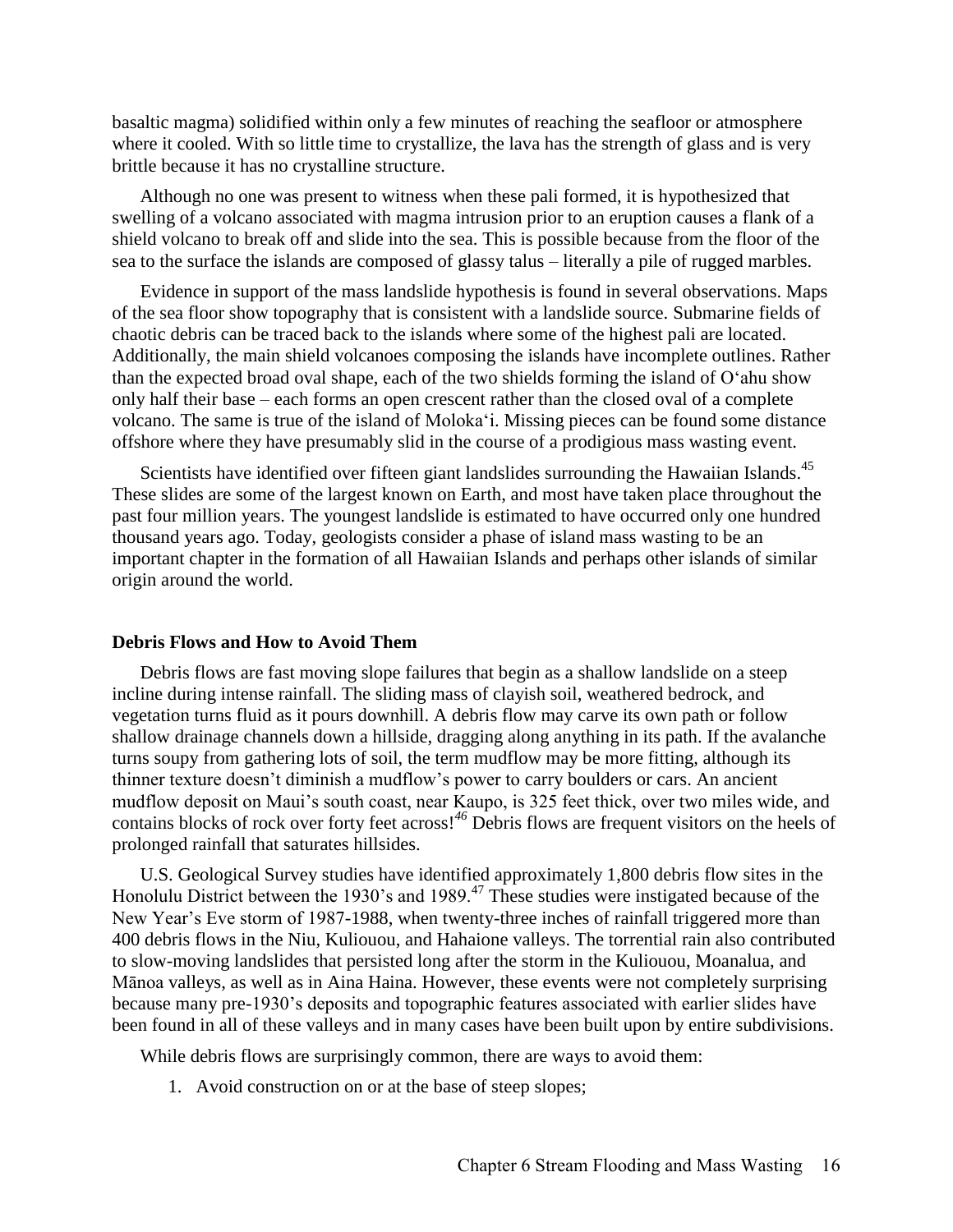- 2. Avoid run-out areas at the mouths of gullies, gulches, and narrow stream valleys;
- 3. Keep away from regions where scars of previous events can be identified;
- 4. Identify areas where other indicators of down-slope movement exist, such as leaning trees or structures and hummocky topography;
- 5. Do not construct in areas where native vegetation that anchors the soil has been cleared.
- 6. Get advice from a consulting geologist or engineer if questions persist.
- 7. A detailed report on landslides, debris flows and rock falls is available from the City and County of Honolulu<sup>48</sup>.

If a building or home is already located on an unstable slope, only a few options exist to reinforce the soil. One can revegetate the hillside with native plants, grade slopes to a more stable angle, install drain systems to de-water slopes, anchor one"s house to bedrock, and avoid increasing the load on the slope. Of course, one could always consider relocation if these options aren"t effective. Much of the information on how to avoid a debris flow applies to slow-moving landslides as well.

# **Creepy Hills**

*Slow-moving landslides* encompass relatively large areas of ground that gradually and sporadically move downhill. As a slide creeps downward, moving like a massive earthworm, part of its bulk may stretch and fracture, while other areas compress and fold due to its sheer size. If any structures such as houses, streets, sidewalks, or utilities are carried on top of the landslide, they too will suffer the irregular buckling that can result. The resulting damage ranges from minor flaws to total structural collapse.

Shortly after the Waiomao subdivision in the upper Palolo Valley of O"ahu had been completed, the first signs of slope instability appeared.<sup>49</sup> Cracks in walls and poured slabs, framing out of square, displaced landscaping; these were the first sure signs of unstable ground. By the second year of its existence, Waiomao experienced a nine-inch rain that aggravated these instabilities. Within three years the side effects of slow creep were becoming alarmingly obvious as water mains and utilities that suffered damage were relocated in an attempt to compensate for the ground"s inexorable movement. This continued for several years, until the landslide had consumed forty homes and thwarted every attempt to stabilize the subdivision. Several years later the subdivision was completely abandoned and the city purchased the land and converted it into a park – a memorial to the costs of ignoring the geology when developing the land.

There are two lessons to be gleaned from the Palolo example. One: Avoid this situation at all costs by integrating a thorough geo-hazard analysis into all development plans. Two: If such an analysis is not possible before development, the only safe and cost effective option once the hazard is identified is to relocate. Slow-moving landslides move a very small fraction of an inch per day, creating an essentially unobservable process. Any building caught in this kind of motion can be damaged slowly enough to mislead the owner into thinking a few repairs will solve the problem. But the problem is irresolvable and damage can continue to the point of endangering the residents of the dwelling. Fortunately, there are signs that can reduce the risk of a homeowner buying a residence that will take him or her for a ride.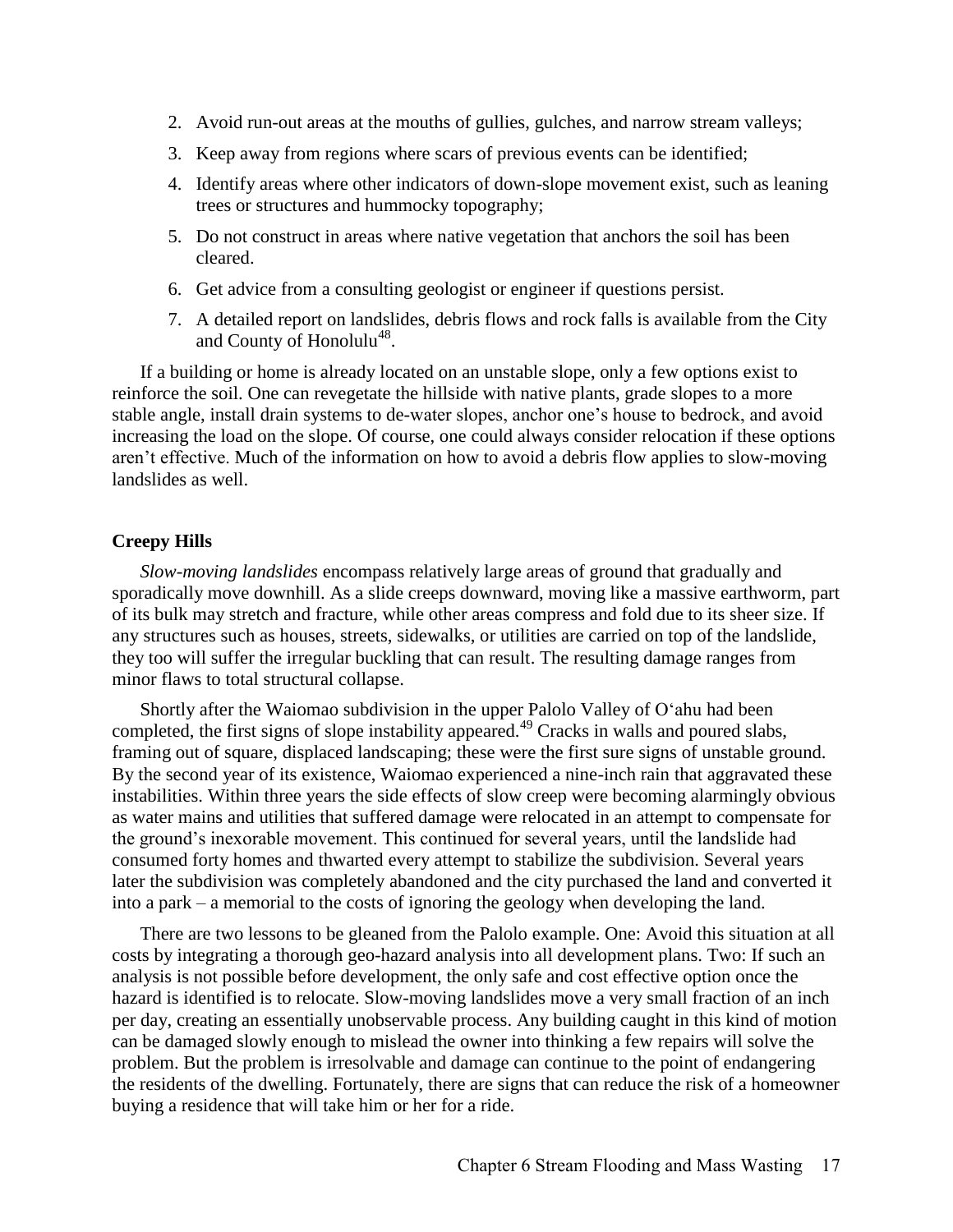Trying to predict future sites of slow-moving landslides is not 100% accurate and can be extremely tricky. Knowing the factors associated with such slides at least provides guidelines for evaluating an area"s risk. The key lies in knowing how to decode the evidence.

- First, these events occur in areas along the margins of valleys on relatively low slopes of  $5^{\circ}$  to  $25^{\circ}$ , near the base of steeper valley walls.
- Second, beware of dark, clay-rich soils, characterized by clay minerals that expand and swell when wet, and shrink and crack when dry. These clay-rich soils exist within the region of moderate rainfall (thirty-nine to seventy-nine inches per year) and can act as slick surfaces for the slow-moving slides.
- Third, it is heavy rains that initiate the first movement of slow-moving landslides and periodic reactivation of the slippage. Once a slide begins to move, evidence of the shift can be spotted in the form of scarps (a steep slope or cliff formed by erosion or faulting), soil surface hummocks (irregular rises or humps), offsets in curbs, cracked driveways and foundation walls, windows and doorframes and other linear features, uniformly curved trunks among a stand of trees, and bulges of soil in the middle or lower reaches of a slope.
- The City and County of Honolulu has a map of unstable slopes subject to debris flows. Check this before considering any real estate purchase<sup>50</sup>.

# **Avoidance is Always Easier – But where do we find the information?**

The watersheds of Hawai'i are the birthplace of our waters. But they are not the tranquil, cloud-shrouded regions they may appear from afar. Nestled between valley walls are flash floods, rock falls, debris flows, creeping hillsides, and torrential rains. Knowing the geologic clues that Mother Nature always leaves for our discovery can spell the difference between catastrophe and serenity on these verdant slopes. Avoiding hazards means knowing how to find them in the first place. Geologic analysis should be part of every development and the final factor in siting everything from homes and roads to pathways and parks.

Unfortunately, the State of Hawai"i has no lead science agency. In fact, being the only state in the union without a state geologist and lacking an office of the state geological survey, there is literally nowhere for citizens to turn for geologic information. Would you like to see a map of unstable slopes? A map of streams prone to flash flooding? The latest report on mass wasting in Hawai'i or regions vulnerable to rock falls? None of this information is available to the public. In fact, neither is there a collated body of literature on rock and mineral resources, sand and gravel reserves, soil erosion, or any number of geological issues of critical importance to public safety and resource management.

 $\overline{a}$ 

<sup>&</sup>lt;sup>1</sup> Titus Coan, Life in Hawaii: An Autobiographic Sketch of Mission Life and Labors, 1835-1881, p 32 (A.D.F. Randolf 1882).

<sup>&</sup>lt;sup>2</sup> Modified from Giambelluca, T.W., et al. 1988 Rainfall Atlas of Hawaii. See http://pubs.usgs.gov/ha/ha730/ch\_n/N-HItext1.html

<sup>&</sup>lt;sup>3</sup> Ed Darack, <u>Kauai's Mount Waialeale</u>, Weatherwise, Vol. 60, No. 6, p 16 (Nov./Dec. 2007).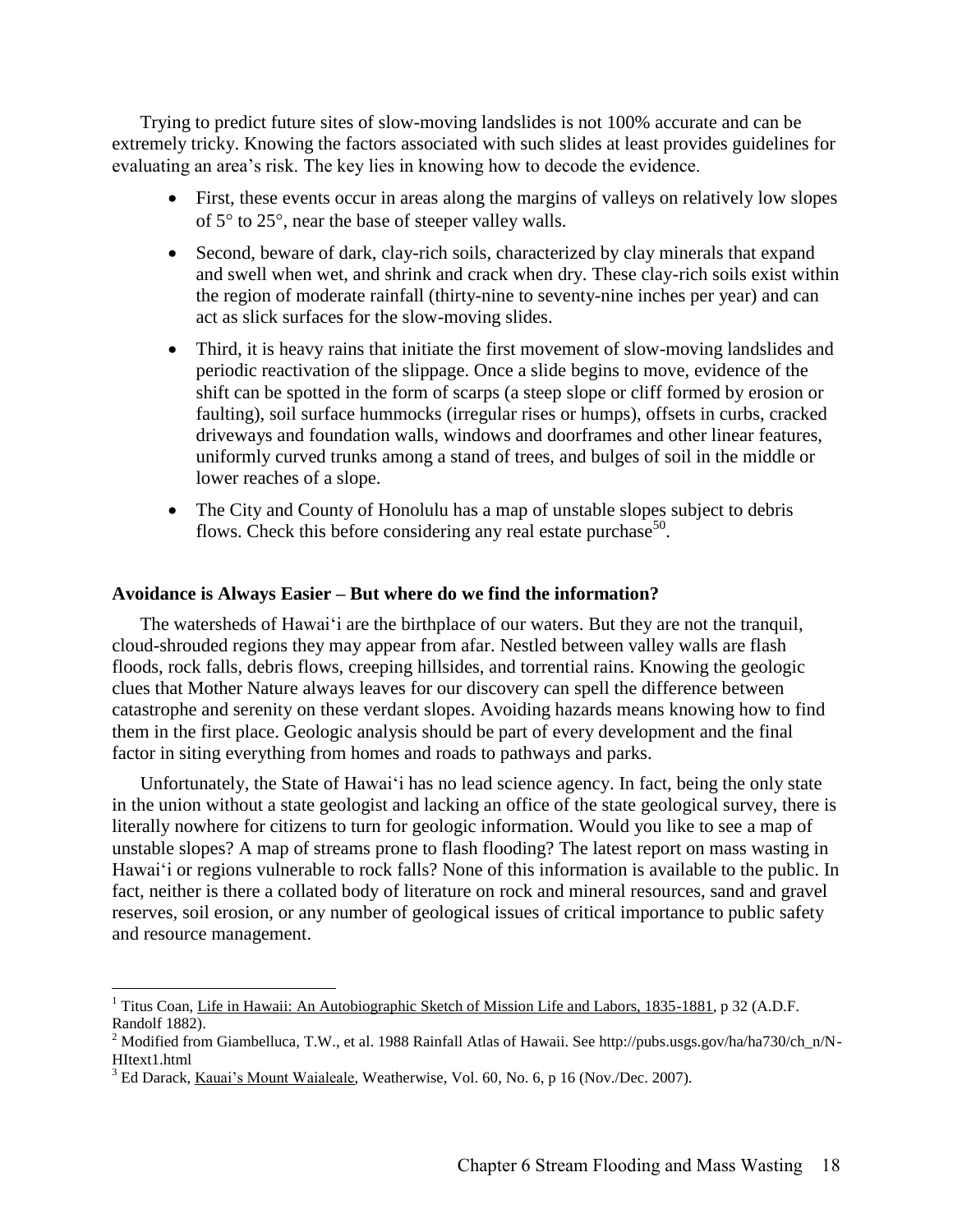<sup>4</sup> National Weather Service, Hydrology in Hawai'i, Precipitation Summary, Table for Rain Guages, http://www.prh.noaa.gov.

<sup>5</sup> See http://www.mothernature-hawaii.com/index.html

<sup>6</sup> National Weather Service and NOAA, Flash Floods in Hawaii: Event Statistics,

http://www.prh.noaa.gov/hnl/pages/weather\_hazards\_stats.pdf.

 $\overline{a}$ 

8 See http://www.prh.noaa.gov/hnl/pages/weather\_hazards\_stats.pdf

<sup>9</sup> Oahu Civil Defense Agency, Multi-Hazard Pre-Disaster Mitigation Plan for the City and County of Honolulu, Hydrologic Hazards: 10: Floods, p 5-6 (Sep. 2003).

<sup>10</sup> Hydrologic Hazards, supra note 9, p 5.

<sup>11</sup> Mary Vorsino and Crystal Kua, Floods Plague Windward Oahu, Star Bulletin (Mar. 3, 2006).

<sup>12</sup> City and County of Honolulu, Hawaii Hazard Mitigation Forum, Oahu: Flood, http://www.mothernaturehawaii.com/county\_honolulu/flood\_what\_are-oahu.htm.

<sup>13</sup> See The New Years Eve Flood On Oahu, Hawaii December 31, 1987-Janurary 1, 1988, by John Dracup and others, National Academies Press, 1991, http://www.nap.edu/openbook.php?record\_id=1748&page=R1

<sup>14</sup> Oahu Flood, supra note 12.

<sup>15</sup> U.S. Army Corp of Engineers, Hydrology and Hydraulics Study of Flood of October 30, 2004, Manoa Stream, Honolulu, HI (Nov. 15, 2006).

<sup>16</sup> Andy Nash et al., Unprecedented Extended Wet Period Across Hawaii, National Weather Service (May 11, 2006).

<sup>17</sup> Precipitation Summary, supra note 4.

<sup>18</sup> Oahu Flood, supra note 12.

<sup>19</sup> Hydrologic Hazards, supra note 9.

<sup>20</sup> Hydrologic Hazards, supra note 9.

<sup>21</sup> Oahu Flood, supra note 12.

<sup>22</sup> Tom Finnegan, <u>Kauai Dam Breach Leaves Doubts About Sp</u>illway, Star Bulletin (Mar. 22, 2006).

<sup>23</sup> Precipitation Summary, supra note 4.

<sup>24</sup> Charles Fletcher and others, Atlas of Natural Hazards in the Hawaiian Coastal Zone: Maui, U.S. Geological Survey, Geological Investigations Series I-2761 (Mar. 19, 2004).

 $25$  Atlas: Maui, supra note 24.

<sup>26</sup> County of Hawaii Civil Defense Agency, Hawaii County Multi-Hazard Mitigation Plan, Ch. 2: Hazard Analysis (May 2005).

 $^{27}$  County of Hawaii Civil Defense Agency, Hawaii County Multi-Hazard Mitigation Plan (May 2005).

<sup>28</sup> Oahu Civil Defense Agency, Hazard Mitigation Plan for the City and County of Honolulu, Ch. 3: Hazard Risk in the State of Hawaii (Oct. 21, 2004).

Hawaii County, supra note 26.

<sup>30</sup> Oahu Flood, supra note 12.

 $31$  Public briefing by the National Weather Service, October, 2008. See powerpoint at

[http://www.prh.noaa.gov/hnl/pages/examples/WP\\_FF\\_Prog\\_Briefing\\_2008-SWP.ppt](http://www.prh.noaa.gov/hnl/pages/examples/WP_FF_Prog_Briefing_2008-SWP.ppt)

<sup>32</sup> For more information, see Flood Insurance Information at

http://www.floodcontrol.co.riverside.ca.us/content/floodinsurance.htm.

<sup>33</sup> Floods Plague, supra note 11.

<sup>34</sup> Mark Dorfman and Nancy Stoner, Testing the Waters: A Guide to Water Quality at Vacation Beaches, National Resource Defense Council (August 2007).

<sup>35</sup> Crystal Kua, Waikiki Beaches Awash in Filth As Sewage Changes Course, Star Bulletin (Mar. 29, 2006).

<sup>36</sup> See Local Floodplain Management Plan for the County of Sacramento (2001),

http://www.msa.saccounty.net/waterresources/drainage/docs/LocalFPMgmtPlan.pdf.

 $\frac{37}{37}$  Ka Leo, Rain Falls Throughout Spring Break (Apr. 4, 2006).

<sup>38</sup> Rod Ohira, Rock Slid Shuts Road at Waimea, Star Bulletin (Mar. 6, 2000).

<sup>39</sup> Oahu Flood, supra note 12.

<sup>40</sup> For more information on Mass Wasting, see G. MacDonald et al., Volcanoes in the Sea: The Geology of Hawaii 2<sup>nd</sup> ed, Ch. 9: Mass Wasting (UH Press 1983).

<sup>41</sup> Randall W. Jibson and Rex L. Baum, Sacred Falls Landslide, U.S. Geological Survey, Open File Report 99-364.

<sup>42</sup> William De Witt Alexander, A Brief History of the Hawaiian People, p 292 (American Book Co 1899).

<sup>43</sup> U.S. Geological Survey, Volcanic and Seismic Hazards on the Islands of Hawaii, Earthquake Hazards (July 18, 1997).

<sup>&</sup>lt;sup>7</sup> Flash Floods, supra note 6.